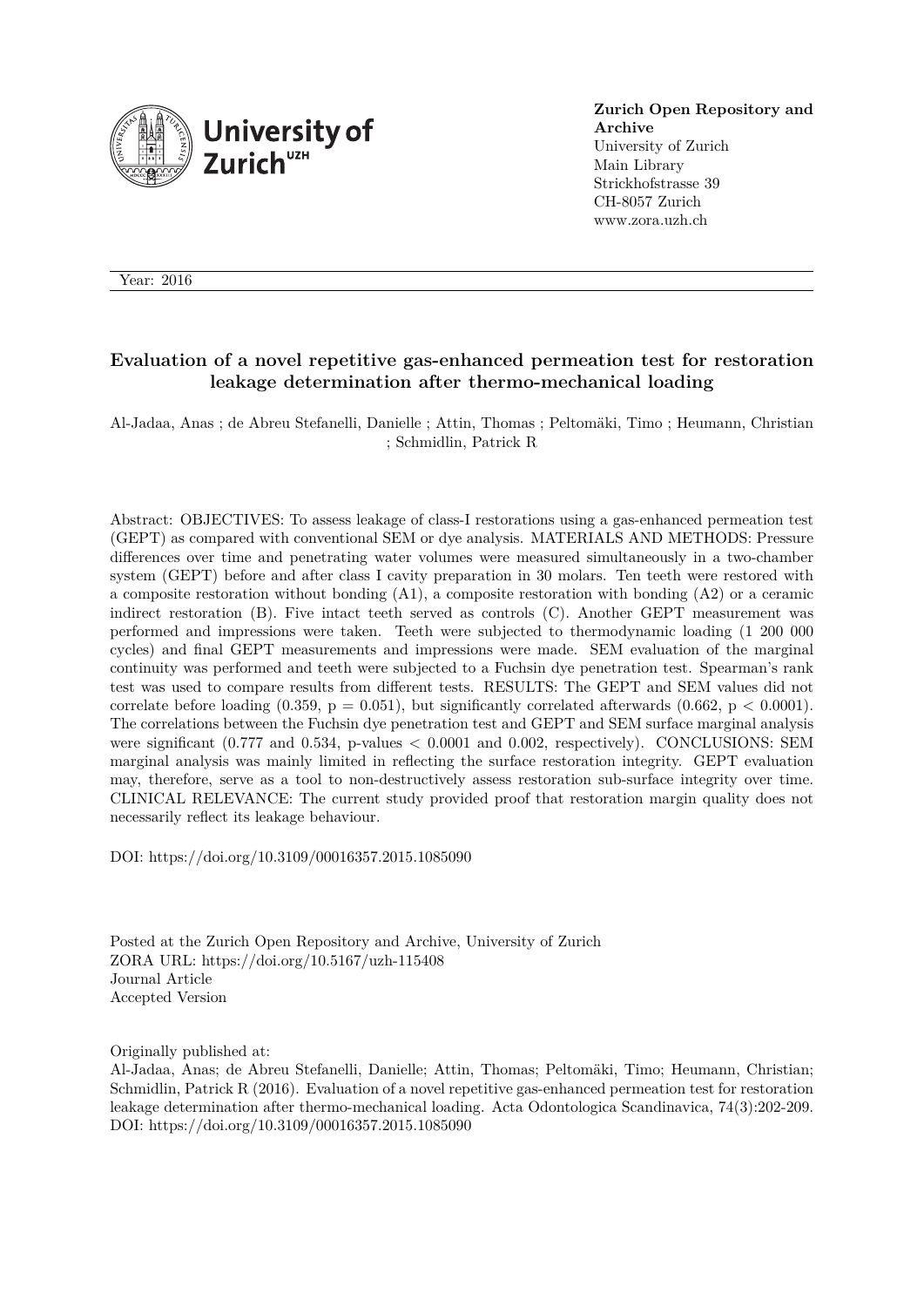**Evaluation of a novel repetitive gas-enhanced permeation test for restoration leakage determination after thermo-mechanical loading**

\*Anas Al-Jadaa<sup>1</sup>, \*Danielle De Abreu<sup>1</sup>, Thomas Attin<sup>1</sup>, Timo Peltomäki<sup>2</sup>, Christian Heumann<sup>3</sup>, Patrick Roger Schmidlin<sup>1</sup>

<sup>1</sup> Clinic of Preventive Dentistry, Periodontology and Cariology, Center of Dental Medicine,

University of Zurich, Plattenstrasse 11, 8032 Zürich, Switzerland

 $2$ Oral and Maxillofacial Unit, Tampere University Hospital, Tampere, Finland

<sup>3</sup> Department of Statistics, University of Munich, Munich, Germany

\* These authors contributed equally to this work and share first authorship.

Running title: Restoration tightness and adaptation testing

The manuscript contain 1 table and 4 Figures

## **Corresponding author**

Dr. med. dent. Anas Al-jadaa Clinic of Preventive Dentistry, Periodontology and Cariology, Center of Dental Medicine, University of Zurich, Plattenstrasse 11, 8032 Zürich, Switzerland Tel: 0041 63 43284 e-mail: anas.al-jadaa@zzm.uzh.ch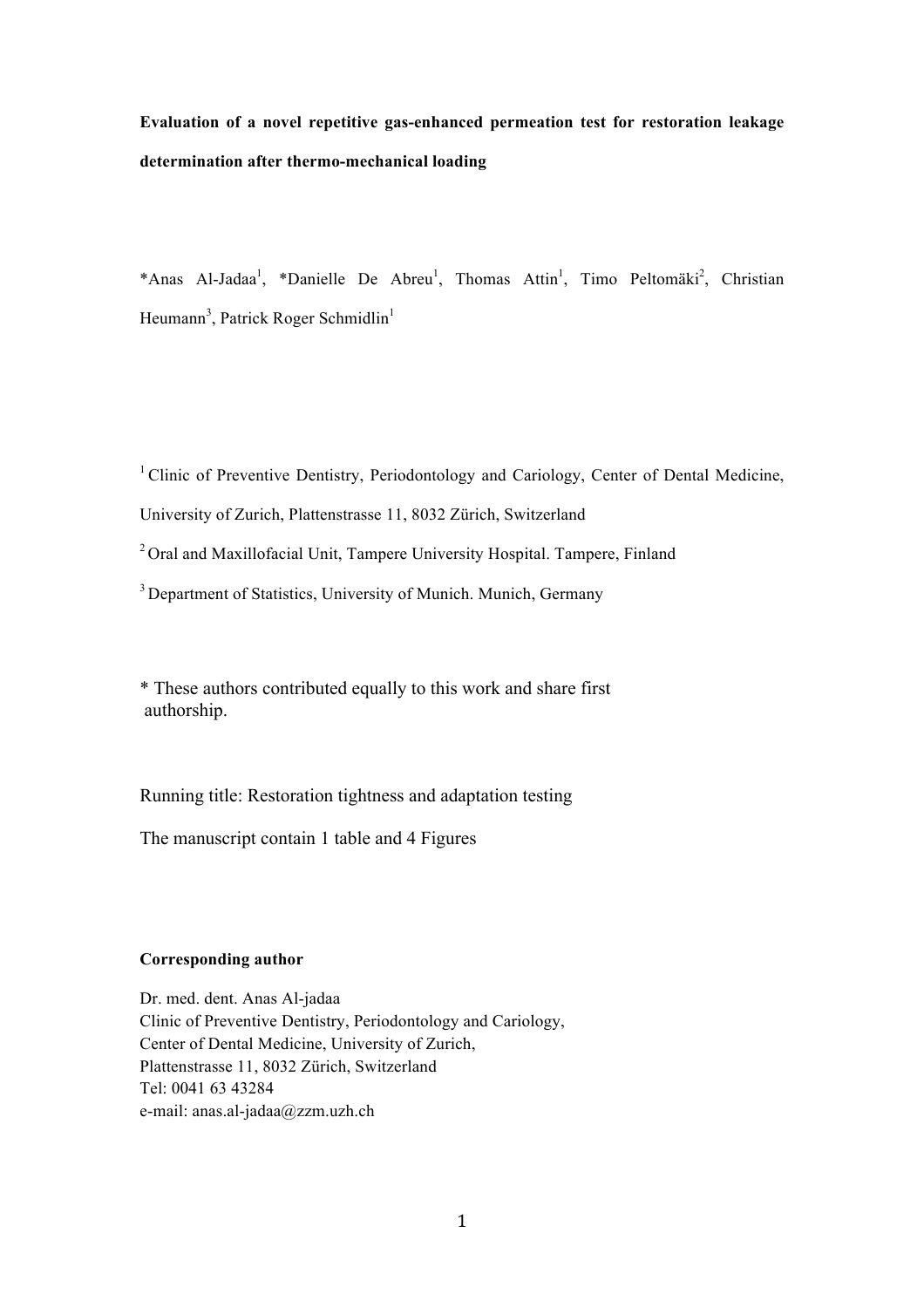#### **Abstract:**

**Objectives:** To assess leakage of class-I restorations using a gas-enhanced permeation test (GEPT) as compared with conventional SEM or dye analysis. **Materials and methods**: Pressure differences over time and penetrating water volumes were measured simultaneously in a two-chamber system (GEPT) before and after class I cavity preparation in 30 molars. Ten teeth were restored with a composite restoration without bonding  $(A1)$ , a composite restoration with bonding  $(A2)$  or a ceramic indirect restoration (B). Five intact teeth served as controls (C). Another GEPT measurement was performed, and impressions were taken. Teeth were subjected to thermodynamic loading (1'200'000 cycles), and final GEPT measurements and impressions were made. SEM evaluation of the marginal continuity was performed, and teeth were subjected to a Fuchsin dye penetration test. Spearman's rank test was used to compare results from different tests. **Results:** The GEPT and SEM values did not correlate before loading (0.359, p=0.051) but significantly correlated afterwards  $(0.662, p<0.0001)$ . The correlations between the Fuchsin dye penetration test and GEPT and SEM surface marginal analysis were significant (0.777 and 0.534, p-values <0.0001 and 0.002, respectively). **Conclusions:** SEM marginal analysis was mainly limited in reflecting the surface restoration integrity. GEPT evaluation may therefore serve as a tool to non-destructively assess restoration subsurface integrity over time.

**Clinical relevance:** The current study provided proof, that restoration margin quality does not necessarily reflect its leakage behaviour.

**Key words:** thermodynamic loading, leakage, marginal analysis, restoration.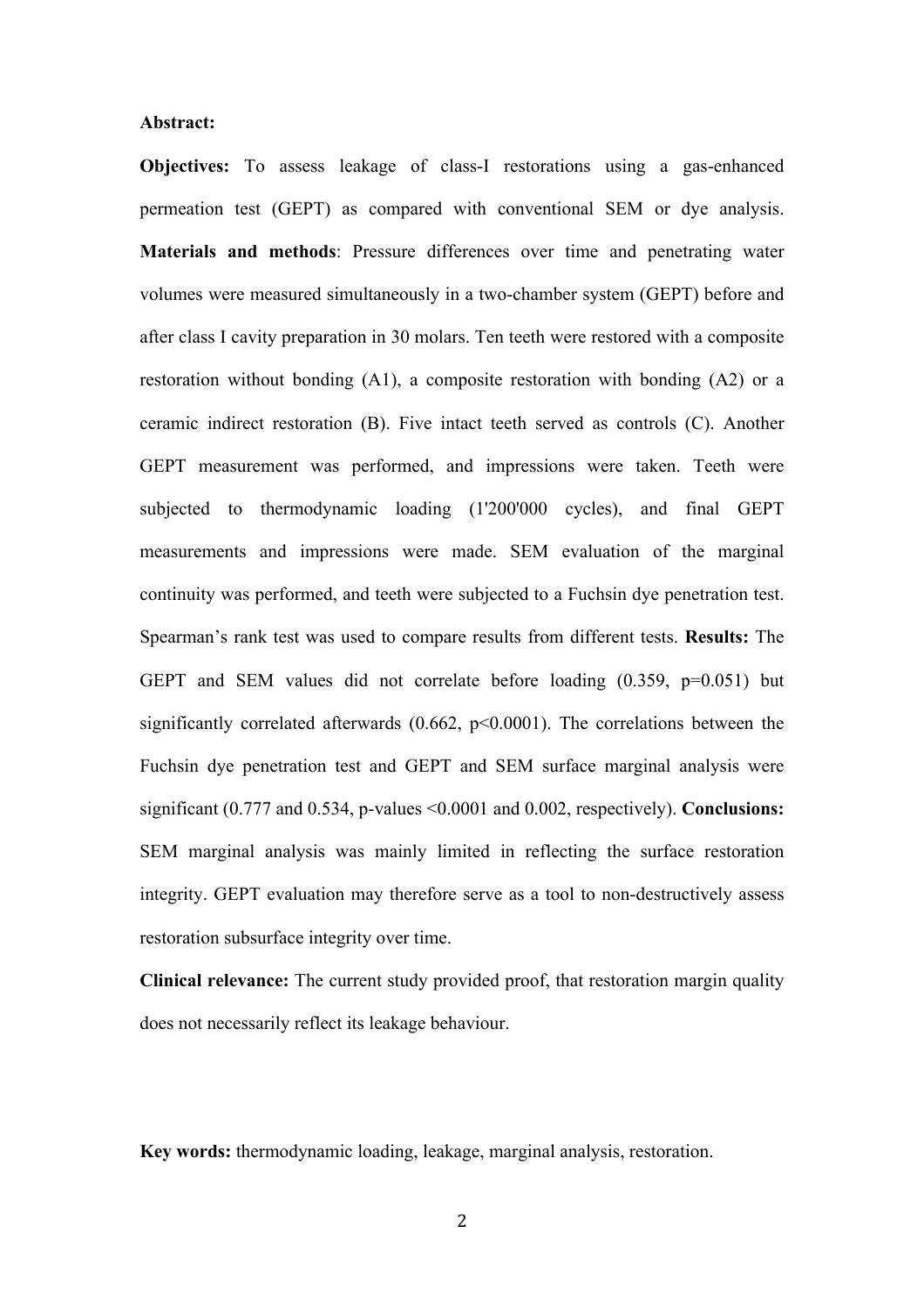## **1. Introduction:**

Restoration marginal integrity is crucial for predictable long-term clinical success, especially of adhesively placed restorations [1]. In this context, polymerization shrinkage reflects a major problem and may initiate early failures of the restoration–tooth interface, resulting in interfacial gaps [2] [3]. This might lead to a decreased marginal quality and consequently to microleakage, postoperative sensitivity, marginal discoloration and secondary caries [4]. Therefore, restoration quality improvement by material-related and technical means remains an important aspect in pre-clinical dental research.

Microleakage evaluation can be defined and classified according to the type of substrate used to study the penetration processes, e.g., air, bacterial, fluid, or molecular or ion penetration within the tooth-restoration interface [5]. In vitro air testing to assess restoration integrity was introduced in 1912 [6] when compressed air was forced through roots and bubble development at the tooth-restoration interface on the coronal side was observed with a microscope, which indicated restoration leakage. The same principle using compressing dyes was later implemented to assess sealability [7]. These methods were able to determine the quality of restorations by detecting the time point by which the leakage started.

To evaluate the performance of the surface margin morphology, replica techniques were also established to screen the complete marginal circumference of restorations under SEM in order to describe and quantify the quality of dental restoration margins [8]. This method, however, was limited to the evaluation of the surface conditions only. Overall, the marginal adaptation must be regarded as an important area to study surface and subsurface quality, which remain the main areas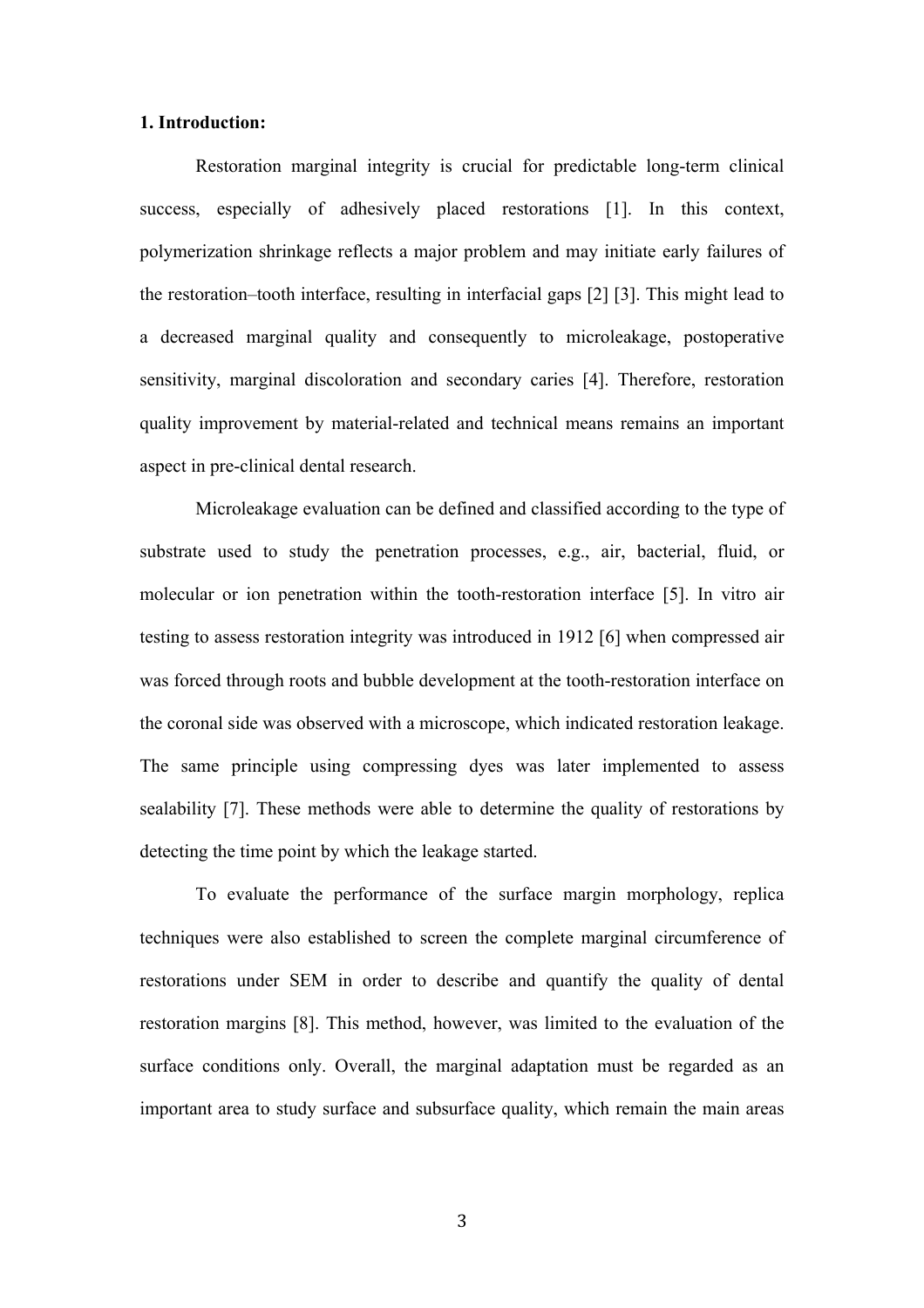for bacterial retention. Increased bacterial retention at defective interfaces can lead to secondary caries development [10].

Due to the limitation of the visual assessment of restoration marginal adaptation, dye penetration models were developed to assess the penetration depths of fluids within defective intra-coronal interfaces in order to score the extension of dye perfusion in dentinal tubules system within sectioned samples [9]. The later technique also bears some limitations, mainly the aggressive cutting of specimens and the ability to evaluate the margin only at a single time point, thus preventing understanding of the leakage process.

Unfortunately, analyses of the interactions among adhesive and resin composite materials, such as marginal analyses or dye penetration, do not necessarily correlate with clinical findings [12]. However, such in vitro tests are important to screen materials and techniques and to compare results before use in the clinic, taking into account the possible limitations of such set-ups.

It has been conceivably demonstrated that if leakage occurs, bacteria, along with their by-products and irritants, will follow the path of the dentinal tubules into the pulp, which could be one possible cause of hypersensitivity, pulpal inflammation or even pulpal death [14]. Recently, a gas-enhanced permeation test (GEPT) method allowing for fluid infiltration and pressure difference determination under standardized conditions was introduced for dentin fluid infiltration [15]. This system allows multiple non-destructive leakage measurements after different treatments, e.g., restoration placement, with high precision and reproducibility. To our knowledge, no study yet conducted has correlated surface marginal adaptation with leakage after thermodynamic loading using such an approach. Therefore, this study aimed to compare the outcomes of the three testing models, namely, the novel GEPT, SEM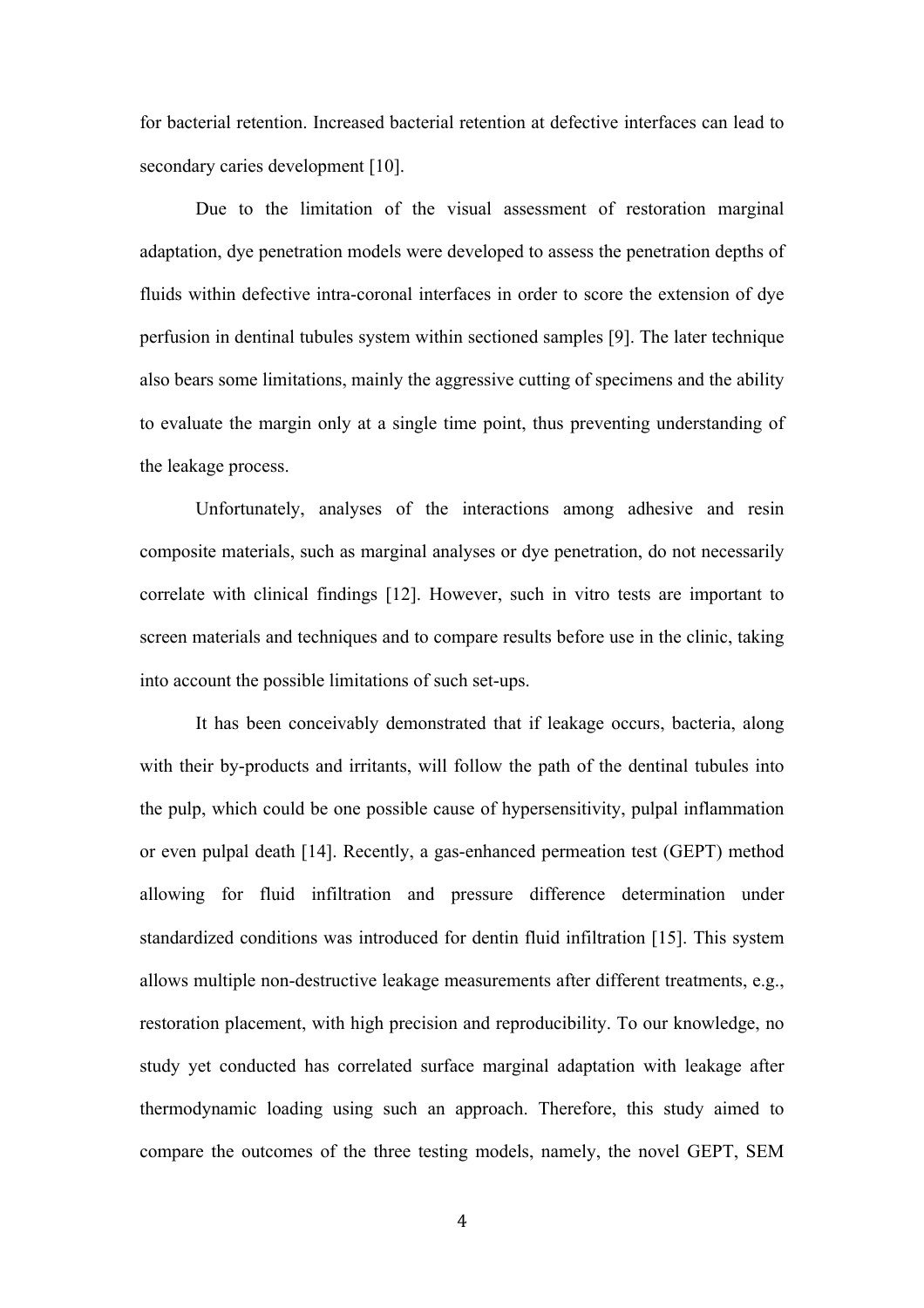surface marginal analysis and Fuchsin dye penetration tests, when applied to the same set of samples. For this purpose, standardized class-I restorations of different interface qualities were assessed, and correlations between the restoration surface quality of the margins and the leakage were established. It is hypothesized that a positive correlation exists between the amount of leakage (assessed by GEPT and Fuchsin dye penetration) and the surface marginal quality of the restoration assessed by SEM.

#### **2. Materials and methods**

Three test methods were used and compared with the same set of teeth without affecting the integrity of the sample embedding (Figure 1). For this purpose, thirtyfive third molars were selected from the department collection of teeth of known age. The teeth were extracted from patients aged 18-21 years for reasons not related to the study and were stored in 0.2% thymol at a temperature of 5°C. To be included in this study, the teeth had to be free of caries and cracks and have incomplete root formation with a wide pulp chamber to ensure dentinal tubule patency. The teeth were randomly allocated into three test groups  $(n=10)$  and one control group using a randomization program (www.randomizer.org) (n=5).

# *2.1. Embedding procedures*

Samples were embedded in brass rings with an outer diameter of 15 mm, an inner diameter of 10 mm and a thickness of 3 mm. The inner surface was sandblasted with aluminium oxide with a particle size of 50  $\mu$ m (Benzer-Dental AG, Zurich, Switzerland). A conventional light-cured nail build-up material was used for fixation, primer, build up gel and glaze (Sina, Shenzhen Cyber Technology Ltd, Mainland, China) [13]. After primer application, samples were incubated for two minutes in a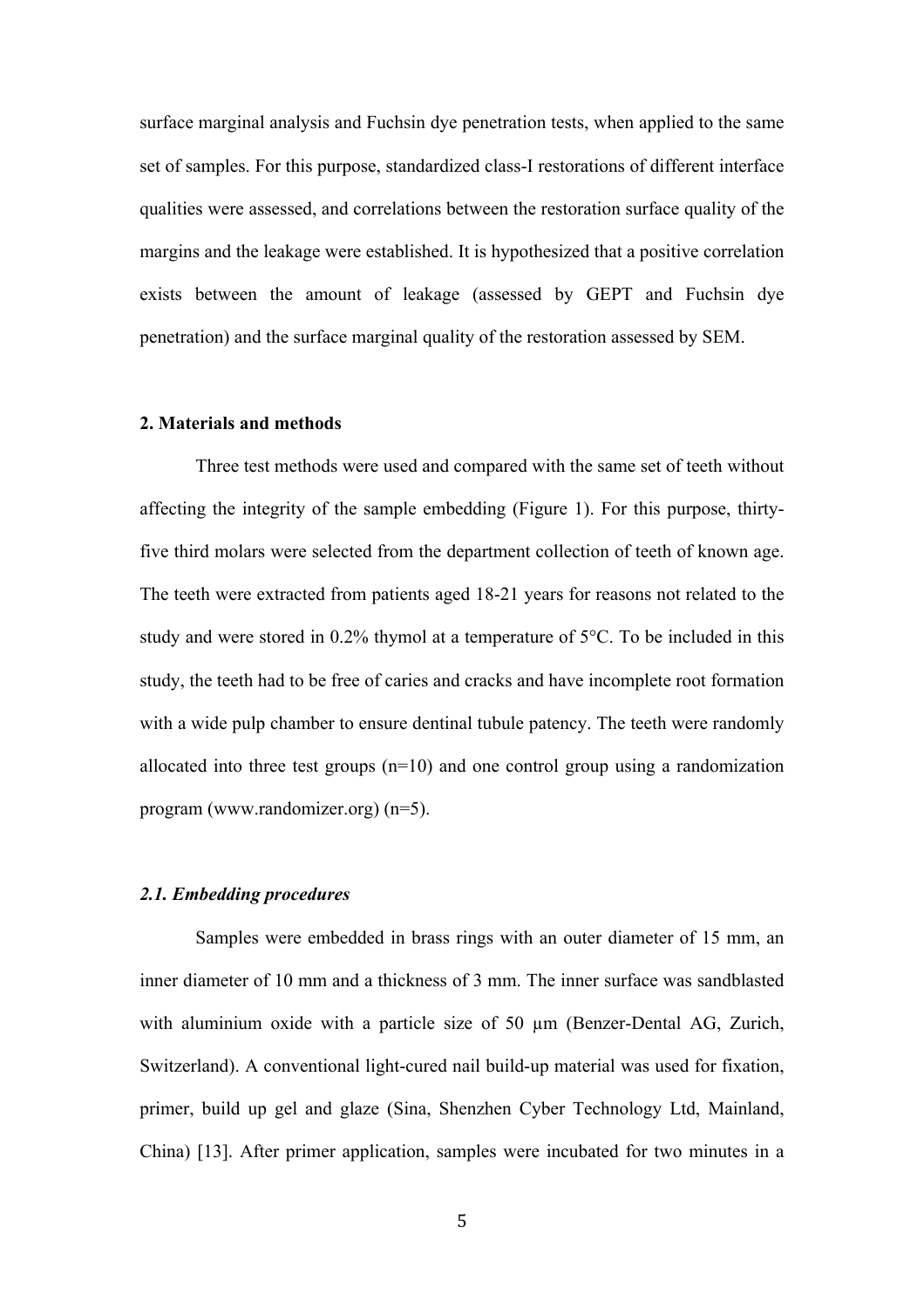light-curing unit (Spectramat, Ivoclar-Vivadent, Schaan, Liechtenstein). All parts then were assembled in a custom-made silicone putty carrier (Optosil, Heraeus Kulzer GmbH, Hanau, Germany). The nail build up gel material was applied to seal the space between the ring and the tooth sample. The gel material was extended to cover the root surface down to the last millimetre of the root tip. Samples were then light cured again for four minutes. A final layer of glaze material was applied to the top of the sample to improve the embedding and was light cured for another four minutes.

## *2.2. Cavity preparation*

Thirty teeth were randomly assigned to one of three test groups (A1, A2, and B; detailed description below), and class-I preparations were prepared using a parallelometer on a XY table (Cendres & Metaux SA, Biel, Switzerland) with a diamond bur with a grit size of 80 µm (Bur 837 KR, 8614, Intensive SA, Grancia, Switzerland). The preparations were 6 mm long (in mesio-distal direction), 3 mm wide (in bucco-oral direction) and 2 mm deep as measured from the middle fissure level (Figure1, C). Five intact teeth without preparation served as negative controls (C).

#### **2.3. Restorative treatments**

#### *2.3.1. Group A1: Composite restoration without bonding*

Teeth in this group were restored with resin composite (Filtek Supreme, 3M ESPE, Seefeld, Germany) without any acid etching or bonding procedures, i.e., without any priming and bonding. The resin composite material was applied in three horizontal increments, which were polymerized for 20 s at 800 mW/cm<sup>2</sup> (Bluephase LED G2, Ivoclar, Vivadent, Schaan, Liechtenstein). Finishing of the restoration took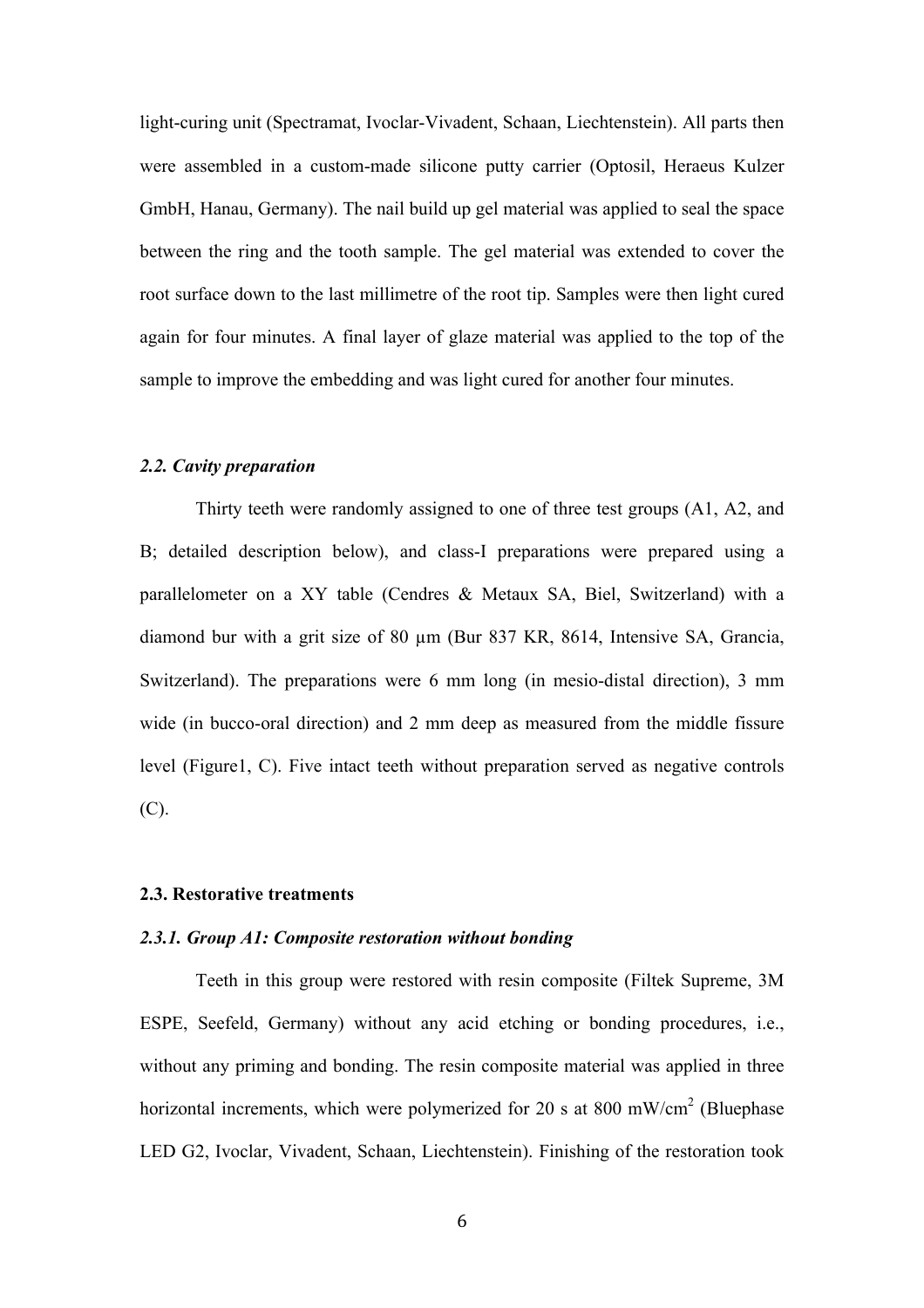place using specially designed finishing burs (Intensiv SA, Grancia, Montagnola, Switzerland) and polishing discs (Sofflex discs, 3M ESPE D) under a stereomicroscope (Stemi 1000, Zeiss, Oberkochen, Germany).

## *2.3.2. Group A2: Composite restoration with bonding*

Restorations were placed as they were in group A1 but with an etch and rinse approach using a 3-step adhesive system (Syntac Classic, Ivoclar, Vivadent, Schaan, Liechtenstein) prior to composite placement. The enamel was selectively etched for 60 s with 35% phosphoric acid (Ultra Etch, Ultradent, South Jordan, Utah-USA) followed by a 40-s wash with water spray. After drying with air, a self-conditioning maleic acid-containing primer (Syntac Primer, Ivoclar Vivadent) was applied for 15 s and gently air-dried before the application of the adhesive (Syntac Adhesive, Ivoclar Vivadent) for 20 s. After gentle air drying, an unfilled bonding resin (Heliobond, Ivoclar Vivadent) was applied for 20 s and light cured for 40 s (Bluephase LED G2). Resin composite (Filtek Supreme, 3M ESPE, Seefeld, Germany) was applied in three horizontal increments, which were polymerized for 20 s each. The samples were then finished and polished.

# *2.3.3.Group B: Ceramic indirect restoration (inlay)*

Ceramic inlays were designed using a Cerec 4D program, milled with a CEREC MCXL milling unit (Sirona Dental GmbH, Salzburg, Austria) utilizing a glass-ceramic material (IPS Empress CAD Multi, Ivoclar, Vivadent, Schaan, Liechtenstein).

Teeth were conditioned as described above (2.3.2) using the same adhesive system (Syntac Classic, Ivoclar, Vivadent, Schaan, Liechtenstein). The ceramic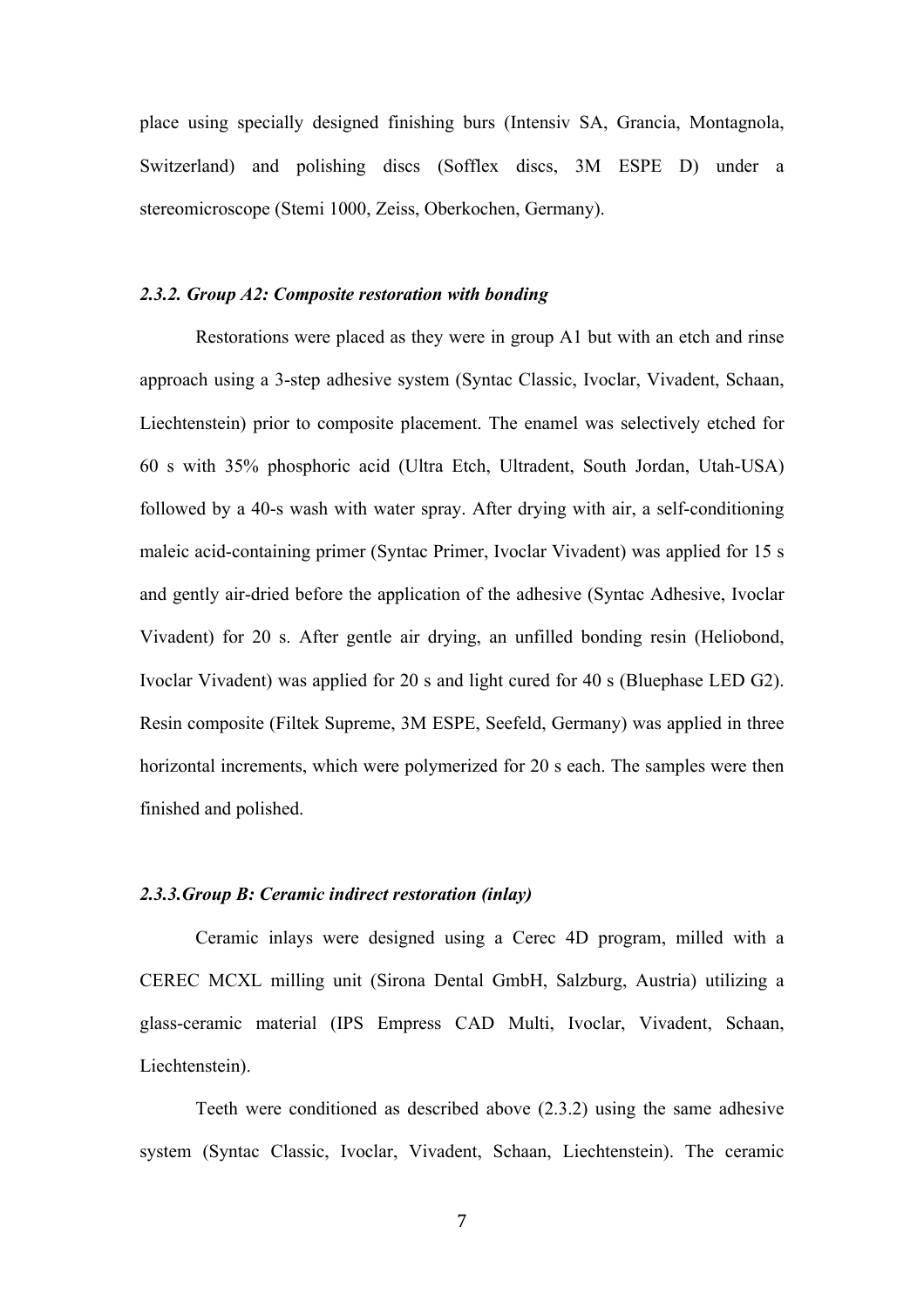indirect restorations were acid-etched with hydrofluoric acid (Vita Ceramics Etch, Vita Zahn Fabrik, Bad Säckingen, Germany) for 60 s. After extensive water spray application, a silane was applied (Monobond Plus, Ivoclar Vivadent) for 60 s and the ceramic inlay was dried. Then, an unfilled bonding resin was applied (Heliobond, Ivoclar Vivadent) to the inlay base without light curing. Resin composite material (Filtek Supreme XT, 3M ESPE) was pre-warmed in an oven (AdDent Inc., Danbury, USA) to 37°C before application to the inlay and the cavity. The inlay was first positioned by finger pressure. Subsequently, ultrasound was applied (mini Piezon, EMS, Nyon, Switzerland) for 10 s to finalize the placement of the inlay and the excess material was carefully removed. Light polymerization was performed from 5 aspects for 60 s each from the occlusal, mesial, distal, buccal and oral directions, respectively.

#### *2.4. The gas enhanced permeation test (GEPT)*

Details of the device and its set-up were described in a previous validation study [15].

In brief, the apparatus consisted of a two-chamber system where a sample was placed in the middle separating the two chambers. The embedded sample was fixed between the two parts using a rubber O-ring with an outer diameter of 22 mm, an inner diameter of 15 mm and a thickness of 3.5 mm, which resulted in two fully separated and hermetically sealed chambers with the embedded sample in between.

The temperature was controlled and constantly held at 35°C in the inner chamber. This core system was installed in a second larger experimental box in which the temperature was stabilized at 31°C.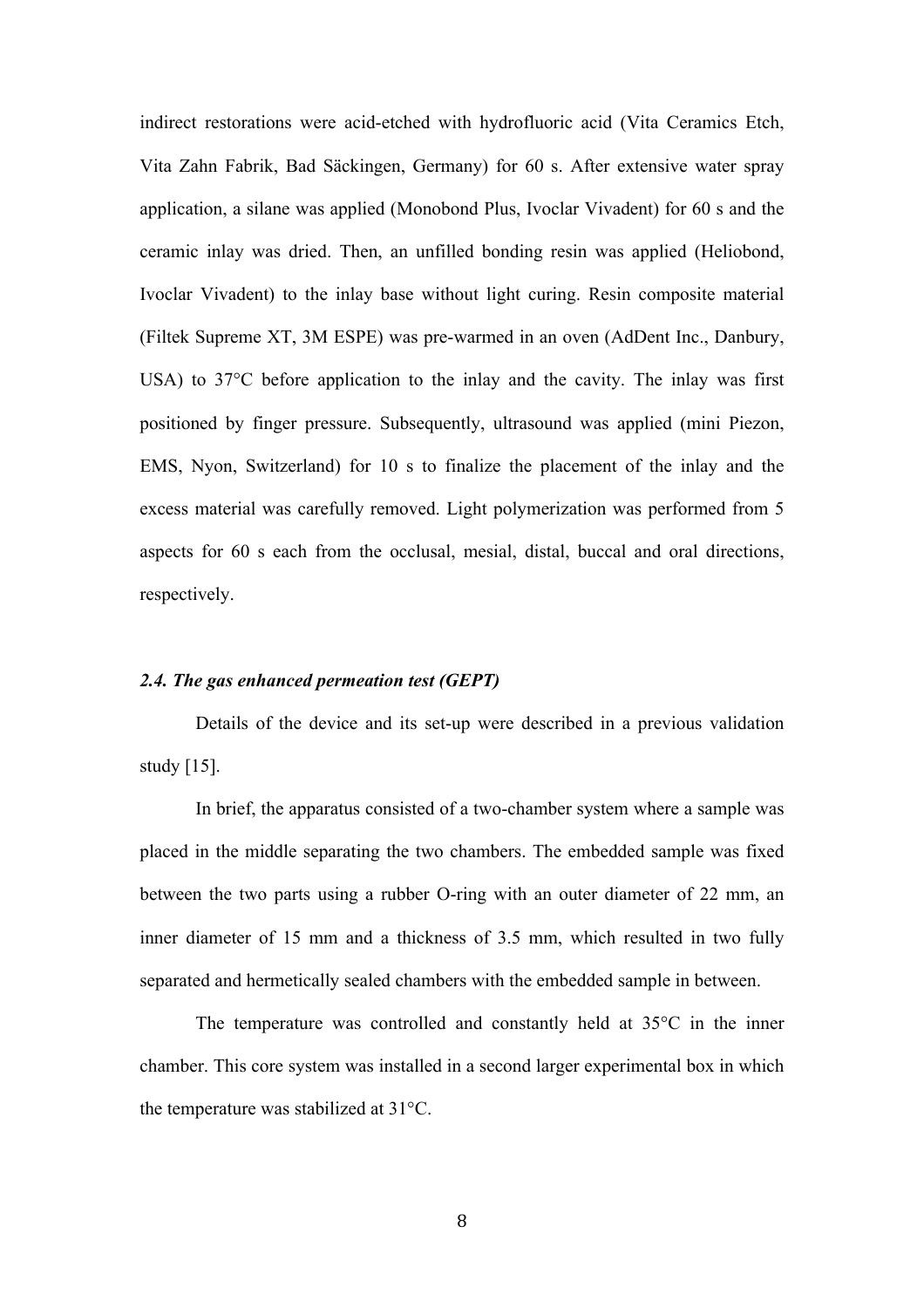A pressure-difference measuring device (Testo 526, Testo AG, Lenzkirch, Germany) was connected to the upper and lower chambers. Readings were recorded with a computer-unit running a proprietary program (V 4.2 SP2, Testo AG, Germany). The O-ring was lubricated with a silicon grease (Molykote 111 compound, DOW Corning GMBH, Germany) and the sample was positioned in place in the lower part of the permeability/leakage device, and 2.5 ml of a pre-pressurized  $(N_2$  gas 860 hPa) 0.9% saline solution was added on top. The upper part was repositioned and the three screws were tightened with a torque-controlled screwdriver. To achieve an effective pressure difference of 1030 hPa, the upper chamber was pressurized with  $N_2$ gas to 860 hPa, whereas the lower chamber was negatively pressurized to -170 hPa. The pressure difference readings were initiated and continued over 40 min at a rate of 1 measurement/sec. The resulting data were plotted as the rate of pressure change expressed as a drop in pressure difference over time. The slope between pressure value differences at two fixed time points (1200 sec and 2400 sec) was defined to present the sample leakage status:

Slope = 
$$
\frac{P2 - P1}{T2 - T1}
$$
 hPa/min.

P2: Pressure difference at time point 40 min.

P1: Pressure difference at time point 20 min.

T2: Time point 40 min.

T1: Time point 20 min.

In addition, the infiltrating physiological saline solution was collected and weighed to calculate the volume that permeated the specimen.

For all samples, measurements were carried out at the following time points:

a) At baseline, i.e., after embedding but before tooth preparation to assess tight sealing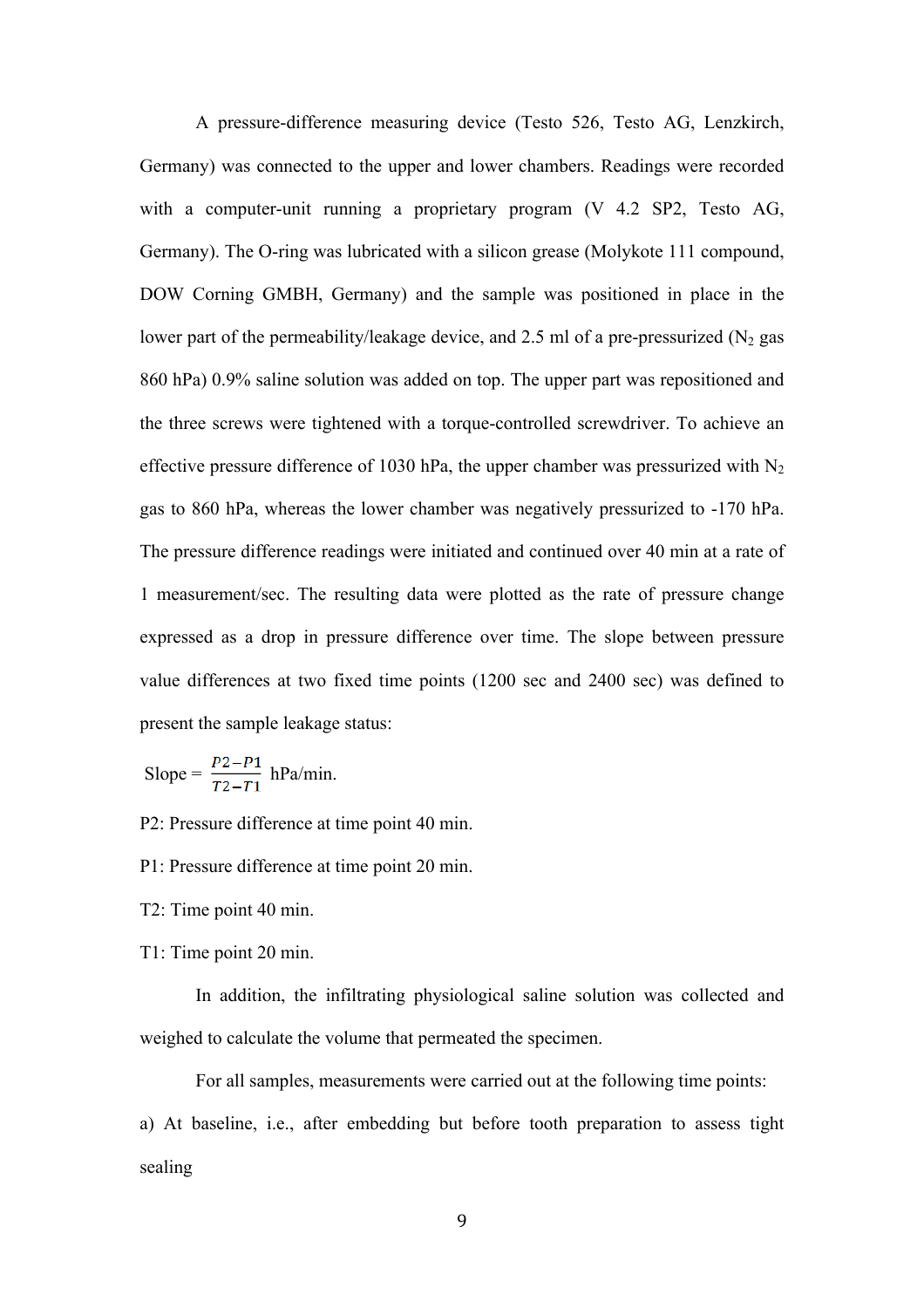b) After preparation, to determine the maximal leakage through the dentin wound

c) After restoration, to measure the restoration leakage value, which is expected to range between a) and b)

d) After thermodynamic loading

In general, higher GEPT values implied more leakage, whereas lower values indicated improved tightness.

#### **2.5 Thermodynamic loading:**

Samples were transferred to special carriers and embedded without interrupting the embedding disc mounting integrity (Figure 1). For this purpose, the stainless steel carriers had a separate cylindrical compartment (diameter of 11 mm and a depth of 12.5 mm), which was filled with heavy body impression material (3M ESPE Pentamix 2, 3M Deutschland GmbH, Seefeld, Germany). To maintain a space between disc and carrier, a rubber separator 1 mm in height was placed between the embedding disc and the carrier and was later removed. Thereby, any luxation of the disc was avoided and stress was transported only to the root ensuring no effect on the mounting integrity.

Antagonists were fabricated with resin composite material for each sample individually to allow full occlusal contact (Filtek Supreme XT, 3M ESPE).

The samples and their antagonists were mounted in a computer-controlled masticator and subjected to thermodynamic loading;  $1,200,000$  loadings at  $20N/cm<sup>2</sup>$ and 3,000 temperature cycles, 5°C/50°C [14].

## **2.6 SEM surface marginal analysis**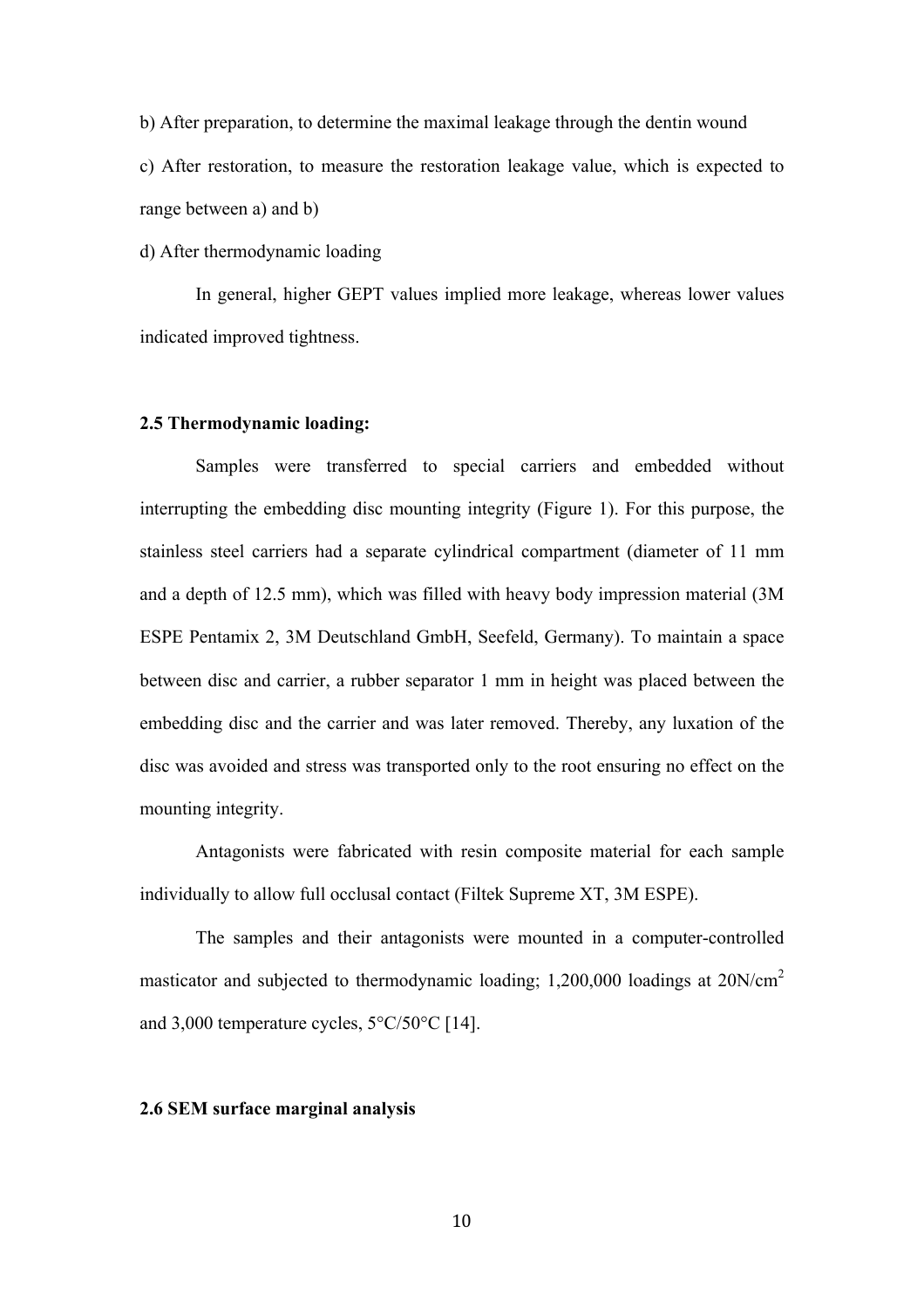The quality of restoration margins was studied before and after the thermodynamic loading. After the restoration placement, occlusal surfaces were cleaned with alcohol, rinsed with water spray and dried with air. Impressions were made using low viscosity silicon impression material (President plus jet light body, Coltene, Altstätten, Switzerland).

After 24 hours, epoxy resin was poured into the impressions (Stycast 1266, Emerson & Cuming, Henkel Eleotronlo Materials, Westerlo, Belguim), and 24 hours later, the casts were trimmed and mounted on SEM holders (SCD 030, Balzer Union AG, Balzer-FL). The mounted samples were dried for another 24 h. With the aid of a sputtering device (Oerlikon Balzers Coating AG, Balzer, Liechtenstein), casts were coated with a 90-nm gold layer under 0.08 mbar and current of 45 mA for 3 minutes. The replicas were then analysed at a 200-fold magnification for gap presentation. A gap was defined as a pronounced defect in the continuity between the tooth and restoration surfaces, where the floor of the defect was non-detectable (Figure 2, B). The total margin of the restoration was analysed in steps using a scanning electron microscope (SEM; Carl Zeiss Supra 50 VP FESEM, Carl Zeiss, Oberkochen, Germany). The total visual quality of the restoration margin was presented for each sample as a percentage of discontinuity, i.e., the percentage of defective restoration margin [8]. The surface marginal analysis was performed by one blinded and calibrated operator. The repeatability of identical samples at different time intervals (2 weeks) was 91%. The criteria for the marginal assessment were as follows:

- 1. Perfect margin: No visible interruption of the interface continuity, i.e., no different levels visible.
- 2. Marginal gap: the interface showed discontinuity, e.g., cracks or gaps.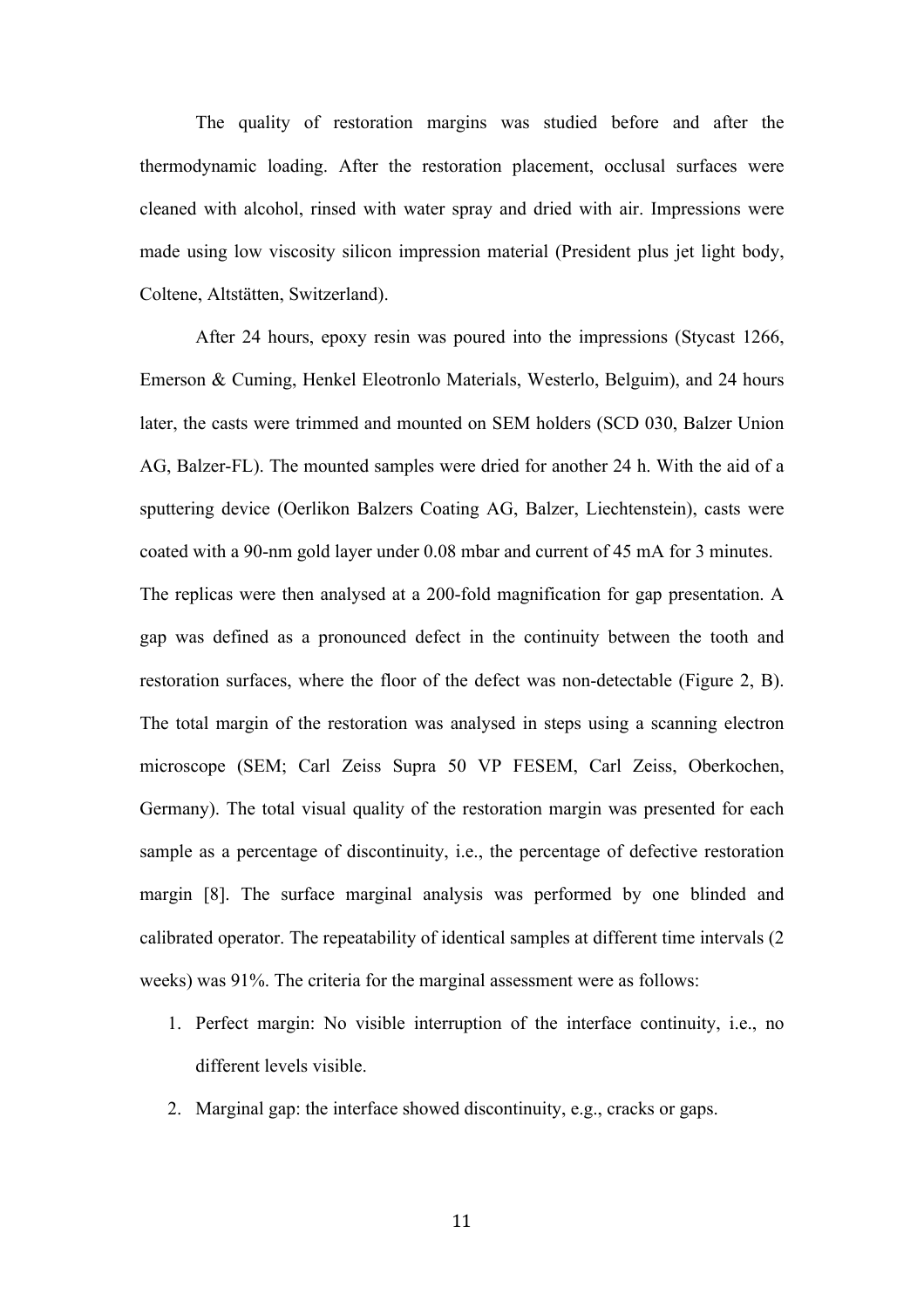3. Non-assessable areas were defined as any deviation from the above-mentioned criteria. Non-assessable areas were mainly the result of impression inaccuracies and were mainly derived from bubbles, excess material, debris or contaminations at the restoration-tooth interface, which hampered the clear visualization and judgement of the respective margins.

All restorations were assessed before and after thermodynamic loading.

#### **2.7. Fuchsin dye penetration test:**

The Fuchsin dye penetration test was completed at the very final stage of the evaluation series described above because it required sectioning of the samples. Teeth were carefully demounted from the embedding medium for this purpose and were circumferentially sealed up to 1 mm from the restoration margin with nail varnish (Cover Girl, Nail slicks, Procter and Gamble, OXP, UK), and the samples were immersed in 0.5% basic Fuchsin dye solution for 20 h.

Under kerosene cooling, teeth were then sliced in the bucco-lingual direction utilizing a slow speed diamond saw (0.4 mm, Strures GmbH, Zweigniederlassung, Switzerland). In total, four sections were prepared for evaluation, which were photographed at a 25-fold magnification and digitized. Samples were dichotomously categorized as "non-leaking" (=0) when the dye did not reach the pulp chamber or "leaking"  $(=1)$  when the dye reached the pulp chamber (Figure 2, C). All sections were independently evaluated by two blinded investigators. In cases of disagreement, sections were reassessed and discussed until an agreement was reached.

## **2.8. Statistical analysis**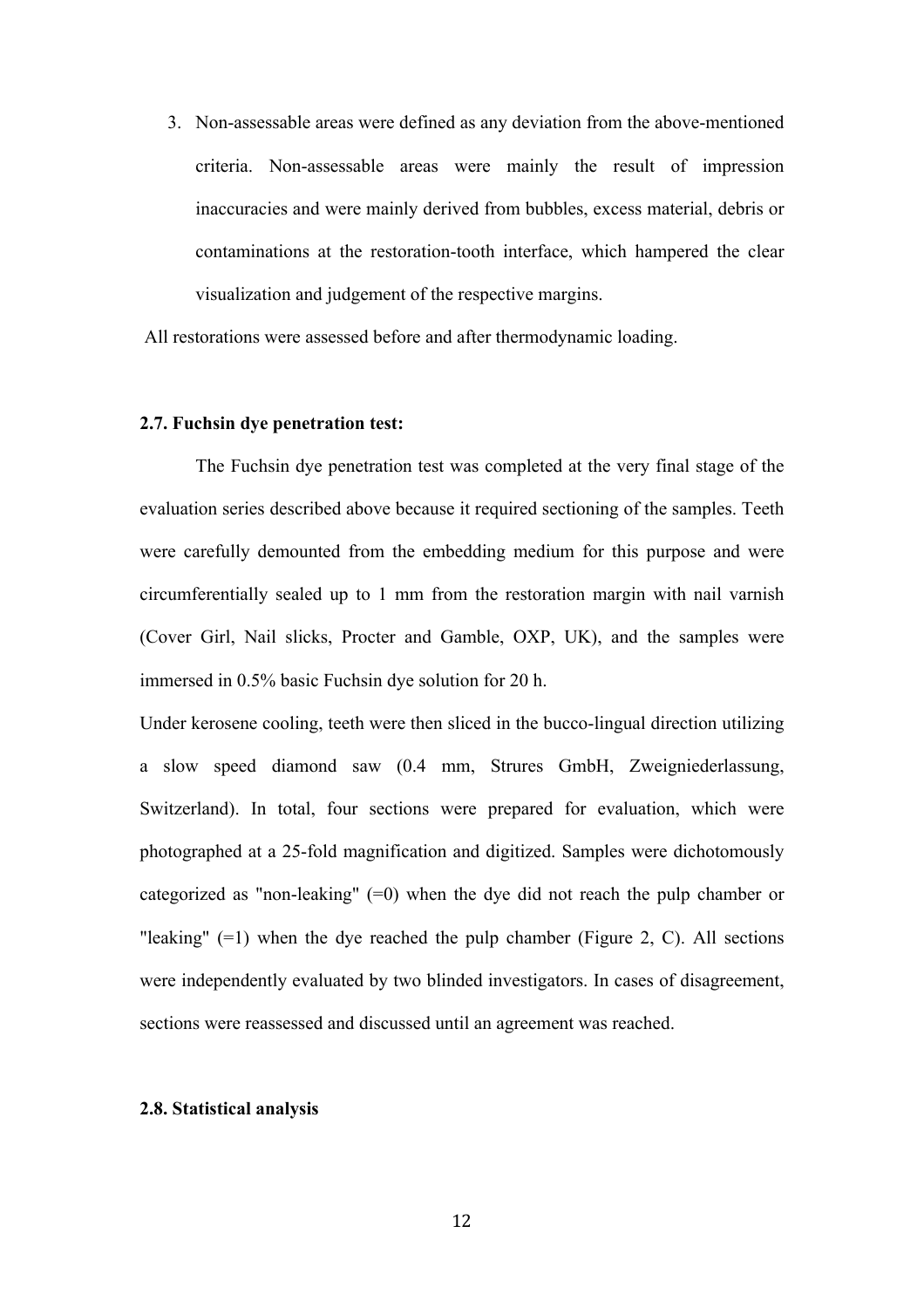Descriptive statistical analyses were completed separately for the three restorative treatments for the GEPT test (before and after the thermodynamic loading), the SEM surface marginal analysis (before and after the thermodynamic loading) and the Fuchsin dye penetration test (only after the thermodynamic loading). For the negative control, a descriptive analysis of the GEPT test and the Fuchsin dye penetration test (after the thermodynamic loading) was applied (Table 1). The following tests were applied to assess different statistical outcomes. The Kolmogorov-Smirnov test was applied to assess normality in the data distribution. To compare all test outcomes within the same treatment group before and after thermodynamic loading, the Wilcoxon signed rank test was applied. The Kruskal-Wallis test was used to compare different tests for before and after thermodynamic loading outcomes between different treatment groups. In order to further assess where differences appear, the Mann-Whitney U test was applied. Finally, for all respective correlations, a Spearman's rank correlation test was applied. A significance level (probability for type I error) of 0.05 was used with the two-sided p-values.

# **3. Results**

For the GEPT results, the assumption of a normal distribution was rejected for all groups before (p-values 0.003, 0.027, 0.013 for groups A1, A2 and B) and nearly all groups after the thermodynamic loading (p-values 0.009, 0.200, 0.000, 0.026 for groups A1, A2 and B and negative control) by a Kolmogorov-Smirnov test. For the SEM surface marginal analysis, normality was never rejected. Nevertheless, due to the small group sizes, only nonparametric tests were used.

A comparison of the values before and after thermodynamic loading (separately within each group) revealed that only the GEPT results in group A1 were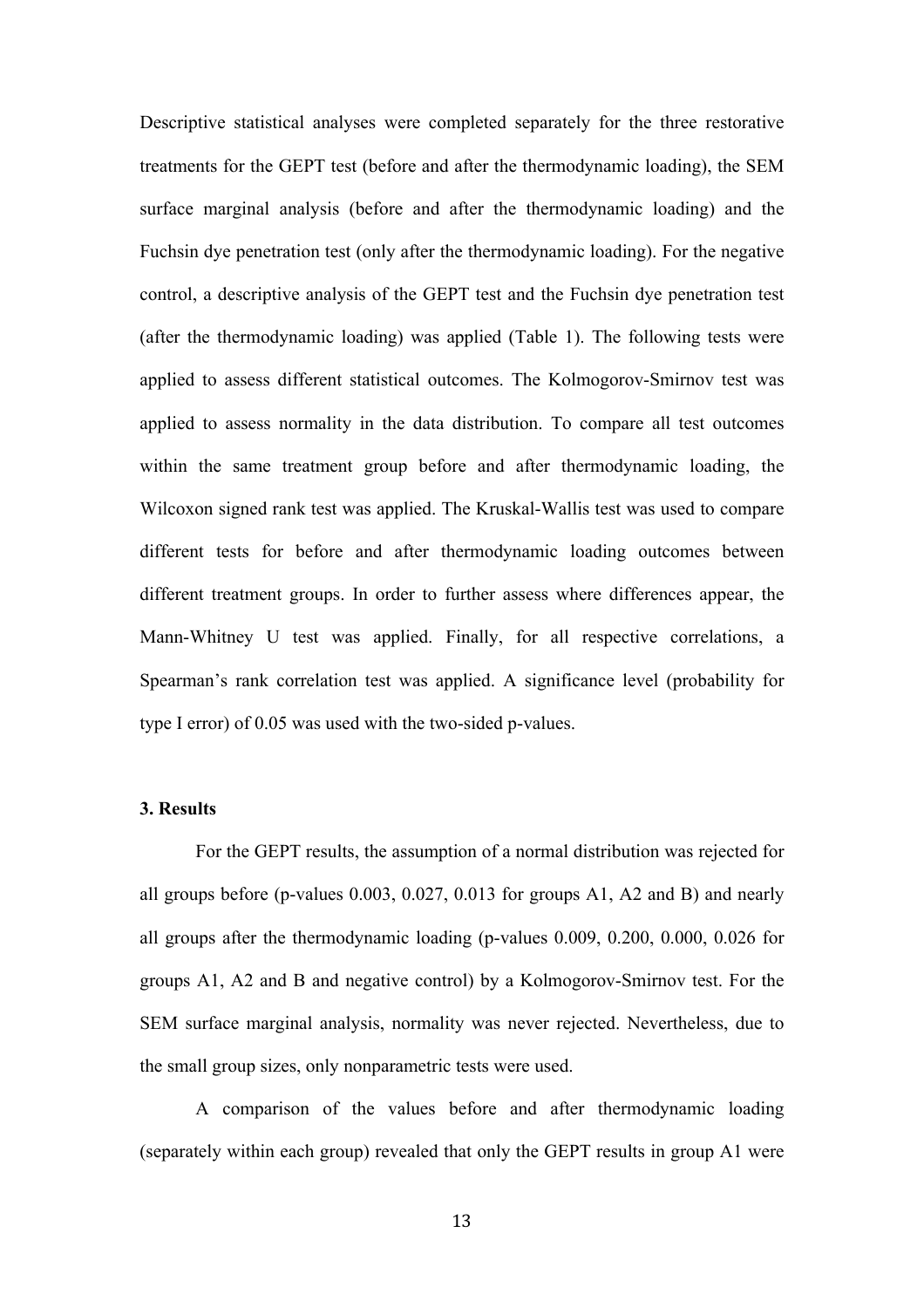significantly different (Wilcoxon signed rank test, p-value 0.016) and were improved after thermodynamic loading. For all other groups (A2, p-value 0.084 and B, p-value 0.129) as well as for the SEM surface marginal analysis (A1 p-value 0.114, A2 pvalue 0.139, B p-value 0.169), no significant changes were observed. For the negative control, this comparison was not meaningful.

A further examination showed that for GEPT and SEM surface marginal analysis (before and after the thermodynamic loading), the results among groups A1, A2 and B (and negative control for GEPT after thermodynamic loading) differed significantly (Kruskal-Wallis tests). To see, where the differences appeared between groups, pairwise group comparisons were made using Mann-Whitney U tests. The GEPT results between groups A1 and A2 were significant before or after loading or by SEM surface marginal analysis after thermodynamic loading. For groups A1 and B, all tests showed significantly different outcomes. For A2 and B, only SEM surface marginal analysis after thermodynamic loading showed significant differences.

The Fuchsin dye penetration test results were significantly different among the four groups (Fisher's exact test, p-value < 0.0001). This finding was mainly due to the data from group A1 where a high number of leakage scores were observed (8 out of 10).

Finally, we looked at the correlation among the tests (globally over all groups). Spearman's rank correlation was used to correlate the different test results. For GEPT and SEM surface marginal analysis before thermodynamic loading, the correlation was only moderate (0.359) and not significant (p-value 0.051), while it was significant after thermodynamic loading  $(0.662, p-value < 0.0001)$ . Also, the correlations between the Fuchsin dye penetration test and GEPT and SEM surface marginal analysis (after loading) were significant (0.777 and 0.534, p-values <0.0001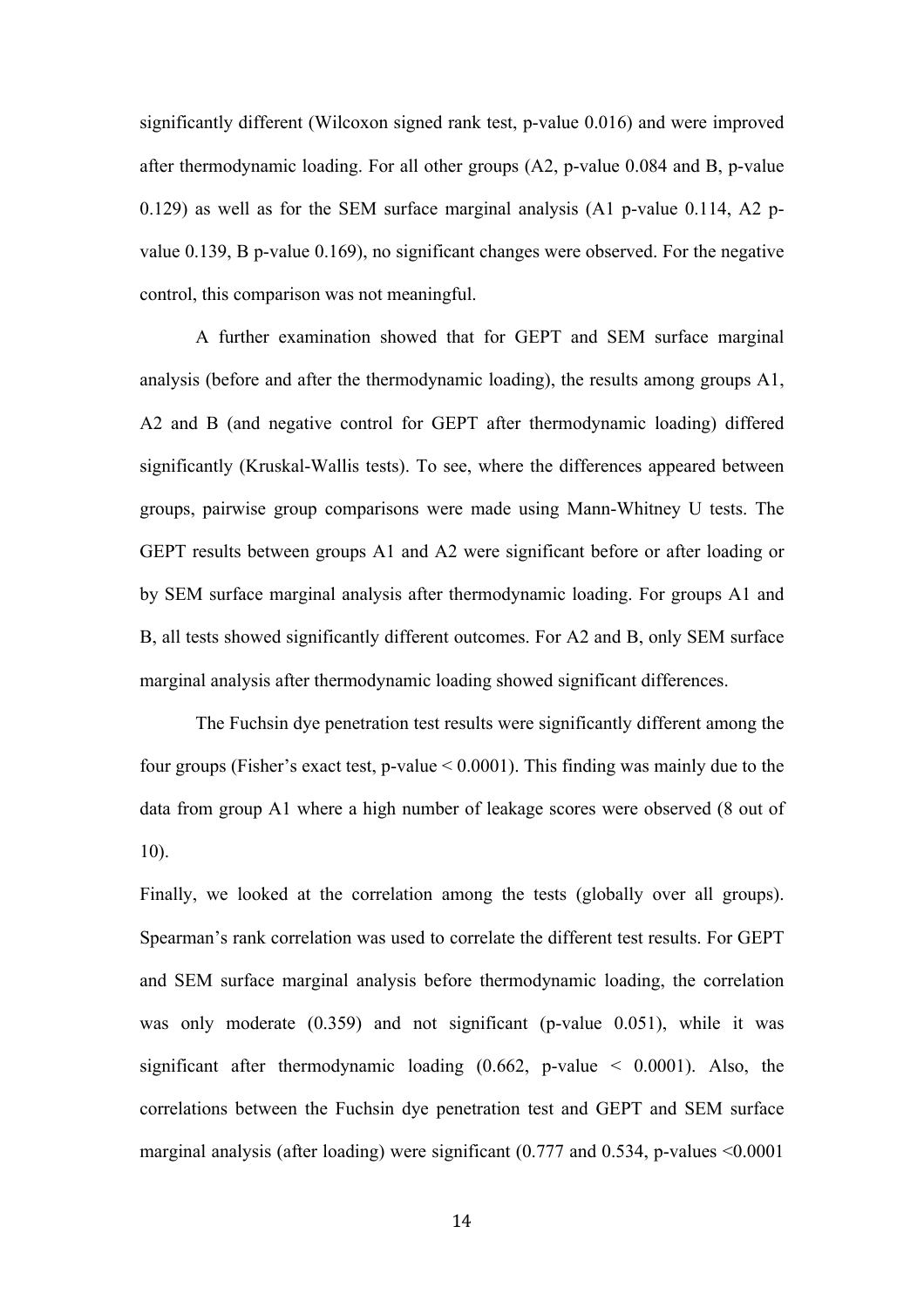and 0.002), with a higher level of significance observed for the GEPT evaluation technique.

# **4. Discussion**

This study aimed to evaluate a new gas-enhanced leakage measurement system in comparison to a traditional SEM surface marginal analysis and a subsurface Fuchsin dye penetration test. It was hypothesized that leaking restorations - as measured by the GEPT method – should therefore also display poorer marginal adaptation and an increase in their dye penetration profiles. This could be corroborated by the findings of the present study, where a significant correlation was found between the Fuchsin dye penetration test - considered as a gold standard in displaying the liquid penetration leakage pathways [17] - and the GEPT and the SEM. Although this correlation was significant, the SEM, which stands for the surface marginal and maybe subsurface analysis, was shown not necessarily to represent the true performance of the restoration, especially before loading, which coincides with other studies where this evaluation method was judged to have controversial clinical relevance [11] [12] [13] and may resulted in false negative conclusions with regard to tracer penetration and maybe caries formation [17]. Heintze and co-workers compared SEM quantitative marginal analysis data with the penetration depth of the three most commonly used tracers for microleakage in Class II fillings in vitro, i.e. fuchsin, silver nitrate and methylene blue [18] . In their study, teeth were subjected to occlusal loading and simultaneous thermodynamic loading in a comparable protocol as in the present study and the percentage of continuous margin of the cervical dentin and enamel was evaluated on replicas using SEM. They concluded that tracer penetration showed a moderate correlation with SEM quantitative marginal analysis at dentinal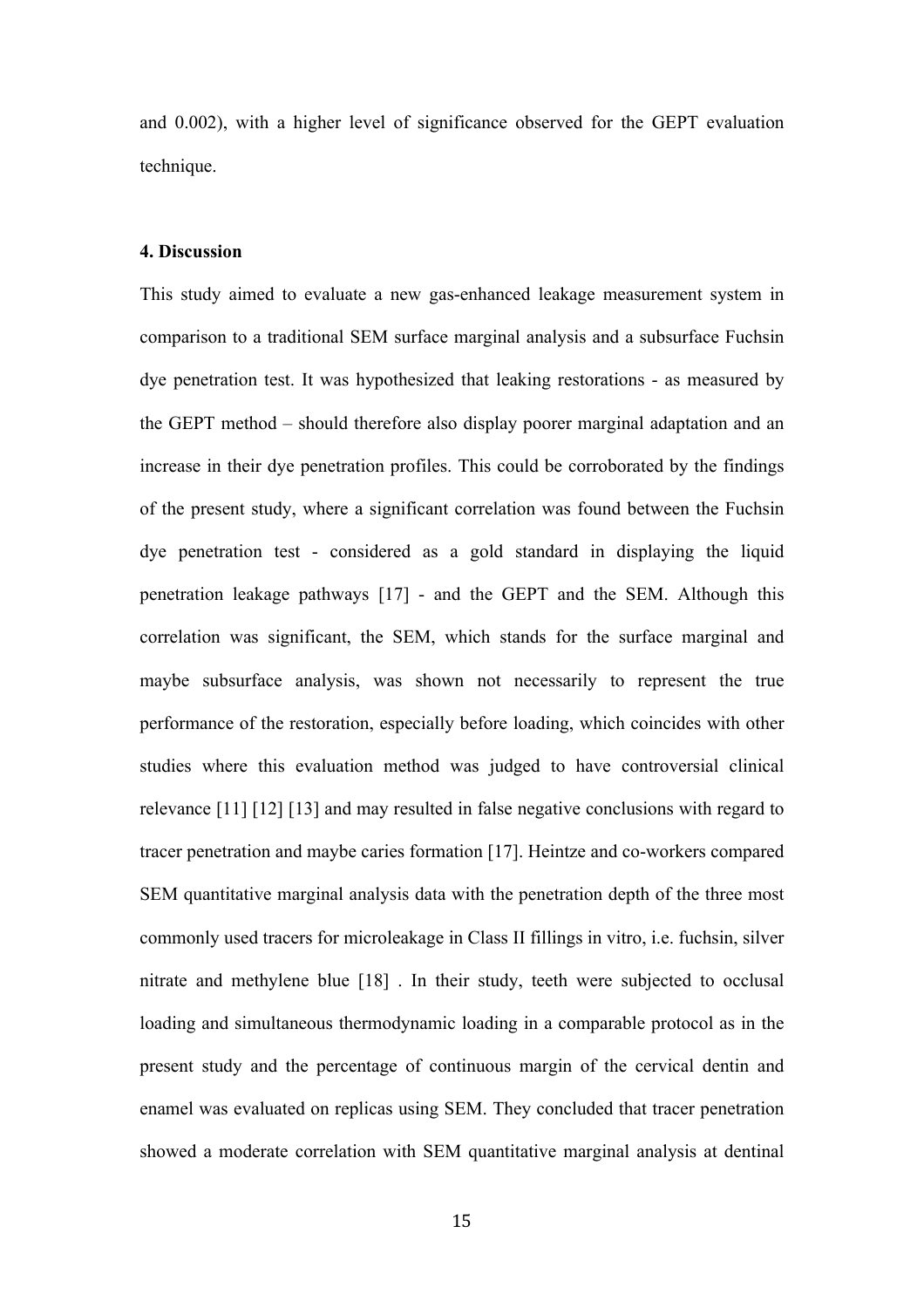margins, but not at enamel margins. It must be highlighted at this point that a class I defect was prepared in the present study with all margins located in the enamel. Therefore it may not be surprising that the correlation in our study was not significant before loading and became only significant after loading, but with a still rather low correlation. Nevertheless, despite the fact that the dye penetration method displays a high detection limit, it cannot assess and compare the exact effect of thermodynamic loading on restorations as this technique allows for a single time point measurement only because it requires sectioning of the samples.

In this context, the GEPT method may be a valuable measuring tool, as it displays a high sensitivity for detecting leakage without destroying the sample and also shows a low detection limit of 0.002 hPa/min for the pressure slope and 0.0225 µl/min for the fluid infiltration, respectively [15]. This was confirmed by the highly significant correlation with the Fuchsin dye penetration test. Unlike previous setups where the dye and fluid infiltration was applied in a reverse direction [7] [19] [20], the current study applied the normal possible direction of leakage (out-in) and therefore simulated the clinical situation more accurately where leakage is expected to occur from the oral cavity towards the pulp. This was also highlighted in a recent publication, which assessed the combined effect of cyclic loading and bacterial exposure on bacterial penetration at the interface between dentin and resin composite restorative material using a novel bioreactor system [21]. The study showed that gaps, which were as small as 15–30  $\mu$ m, were enough to allow bacterial leakage to the full depth under thermodynamic loading. This fact highlighted the necessity of assessing leakage and also provided a new model, which was able to detect bacterial penetration and demineralization at the same time. However, this method also presented a limitation in its capability to allow multiple evaluation methods to compare and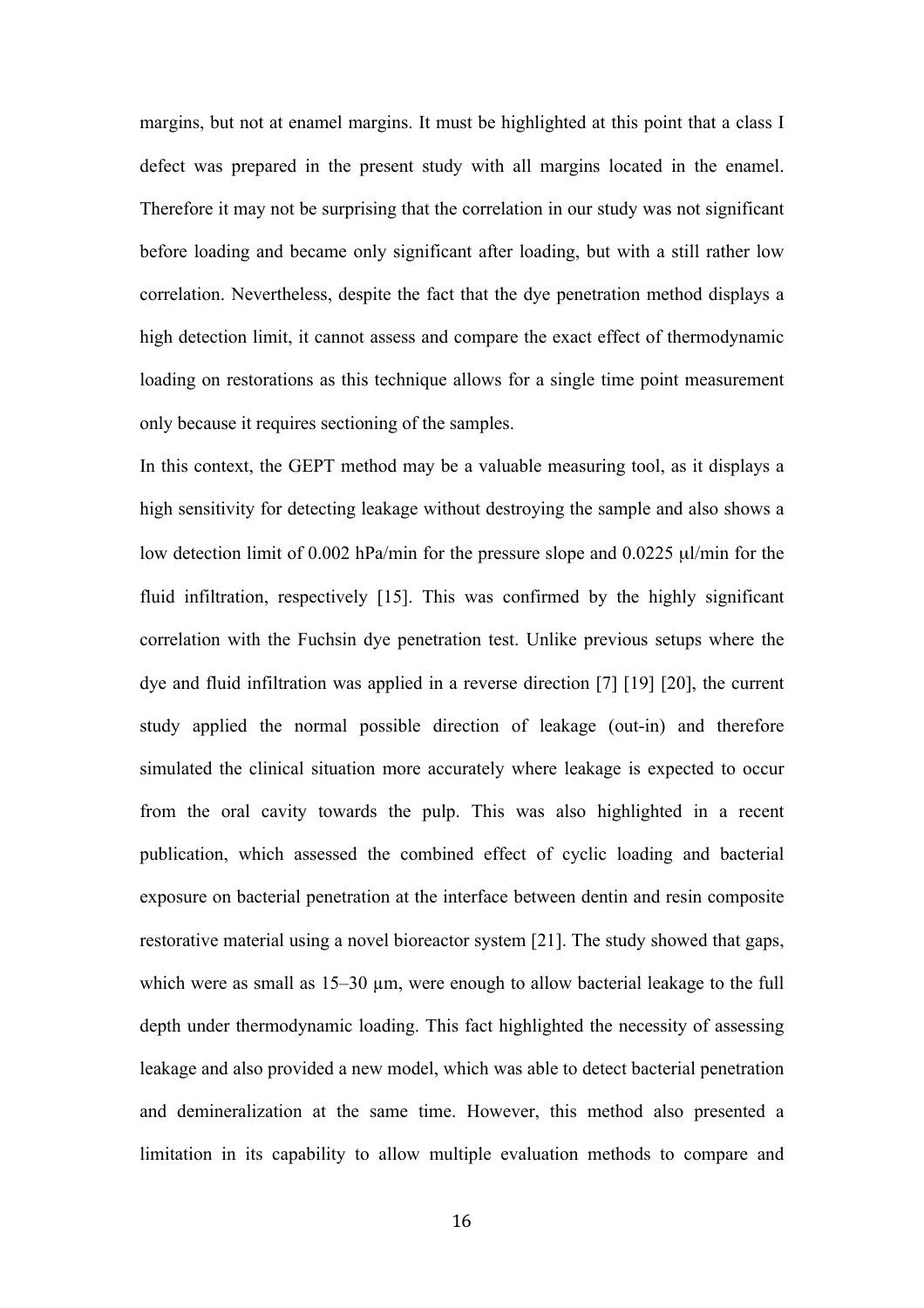correlate results because this would require sectioning of the samples again. GEPT tries to overcome this problem, but other options for evaluation remain open for scrutiny.

When focusing on the different restorative treatments, the unbonded composite restorations showed higher GEPT values than did the bonded composite restorations and the adhesively placed ceramic indirect restorations. Surprisingly, the GEPT values improved after thermodynamic loading, which could be explained - in part - by some occlusion of the dentinal tubules by a dynamic frictional smear layer production. Another possibility could lie in the hygroscopic effects after fluid uptake [22].

As expected, both bonded restoration groups performed significantly better in contrast to the non-bonded group at each evaluation stage, which underlines the importance of adequate bonding to ensure a tight and durable restoration interface. Overall, the results of the marginal quality evaluation corresponded to those in previously published studies that assessed marginal quality after loading with comparable evaluation techniques, i.e., SEM surface marginal analysis and dye penetration test [23] [24]

The excellent performance of the negative control group before and after loading proved the adequate sample embedding procedures under thermodynamic loading conditions. A previous study using the same set-up, but under static conditions, also showed that repetitive measurements of identical samples resulted in reproducible readings [15].

## **5. Conclusion:**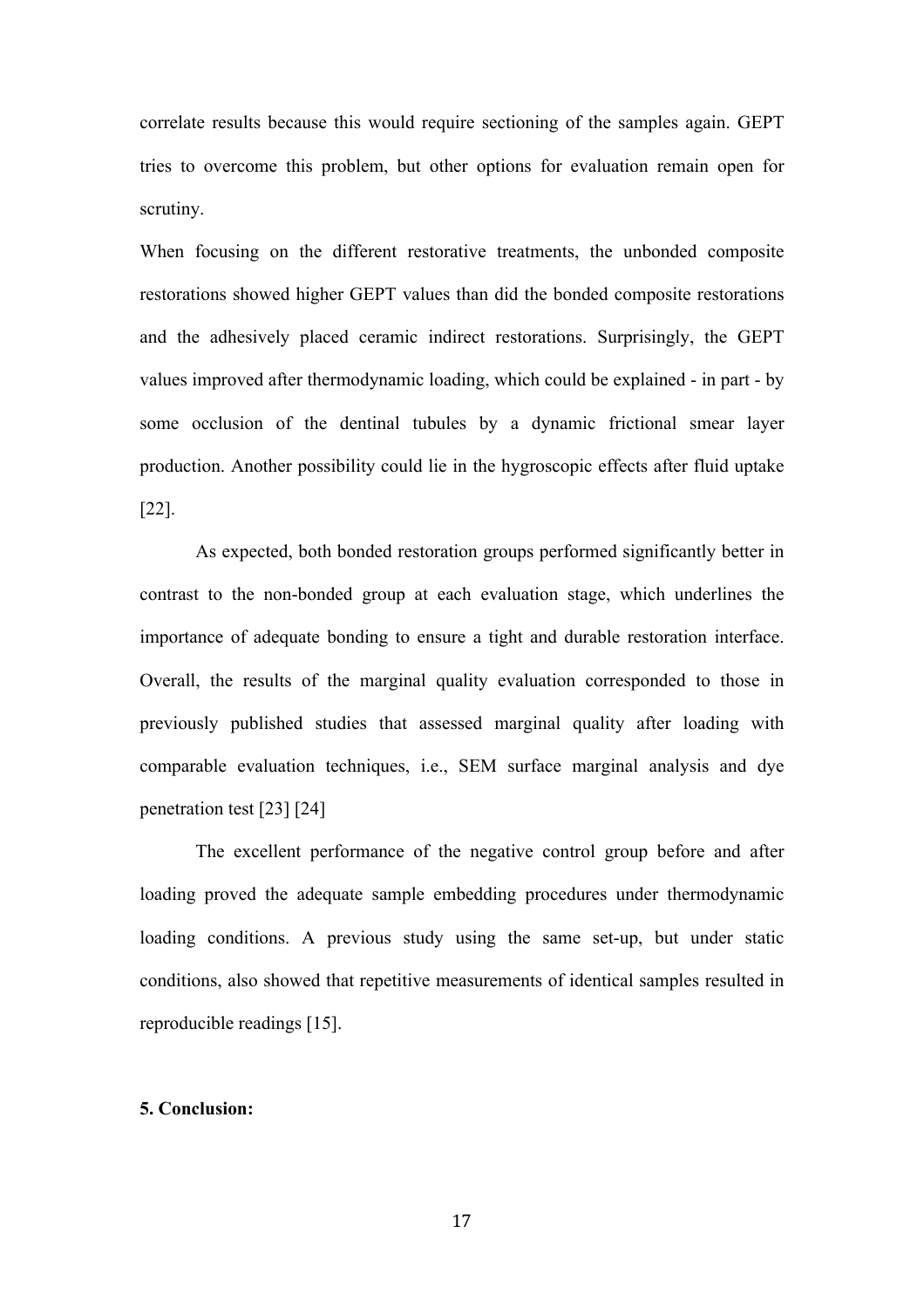- Restorations with visually detectable deteriorated margins do not necessarily present higher subsurface leakage than do restorations with visually well-adapted margins.

- While SEM is a suitable method to judge surface marginal adaptation, it does not necessarily display the real leakage status of a restoration.

- The described GEPT method seems to be a suitable non-destructive approach to study the leakage behaviour of restorations and may therefore display interesting insights into leakage status.

- Bonding quality remains a determinant factor in the ability of a restoration to prevent leakage.

#### **6. Acknowledgements:**

The authors declare that they have no conflicts of interest.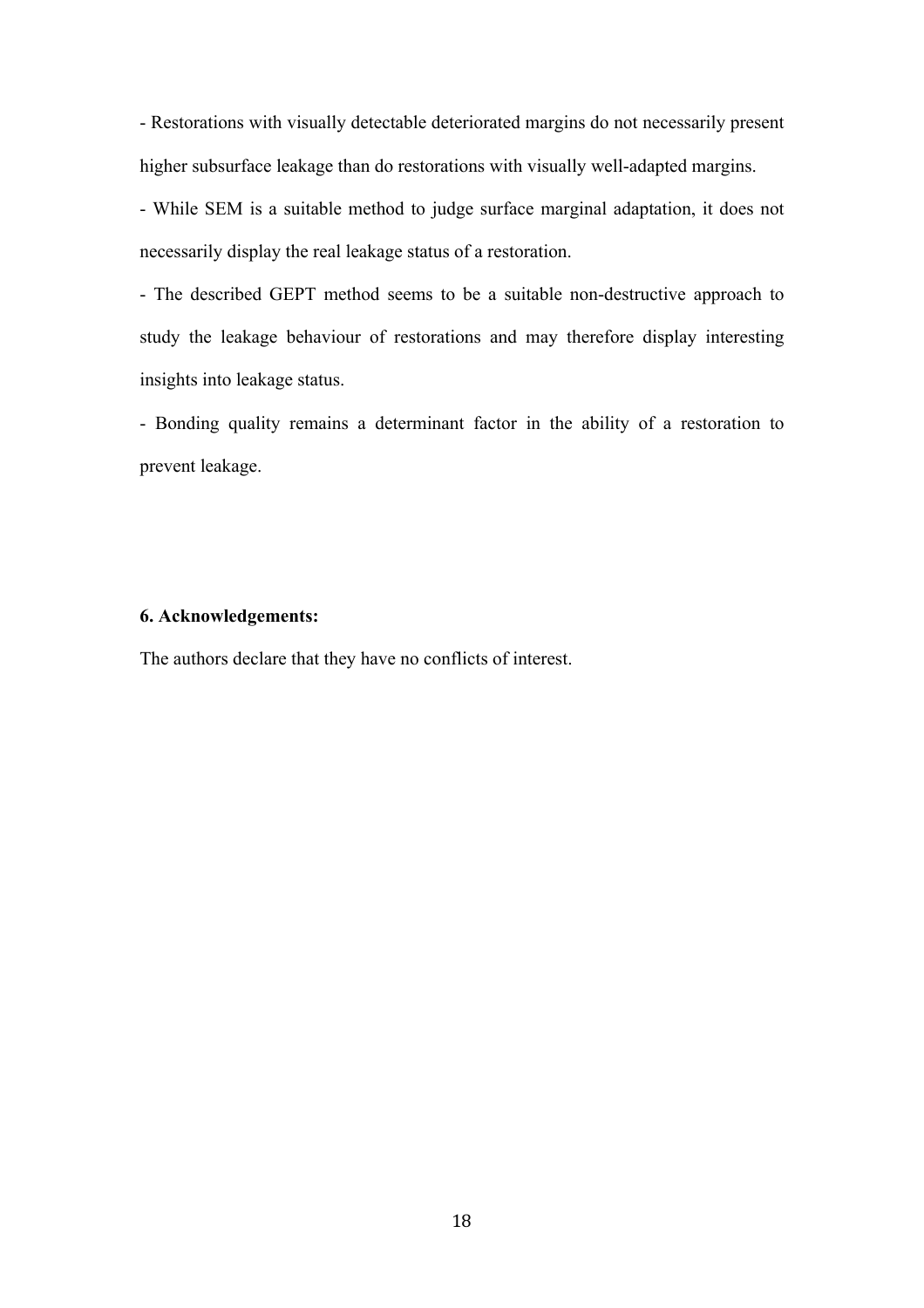# **7. References:**

- 1. Krämer N, Lohbauer U, Frankenberger R. Adhesive luting of indirect restorations. Am J Dent 2000;13:60D-70D.
- 2. Botha CT, De Wet FA. Polymerisation shrinkage around composite resin restorations--an in vitro study. J Dent Ass S Afr 1994;49:201-207.
- 3. Griffiths BM, Naasan M, Sherriff M, Watson TF. Variable polymerisation shrinkage and the interfacial micropermeability of a dentin bonding system. J Adh Dent 1999;1:119-131.
- 4. Krejci I, Lutz F. Marginal adaptation of Class V restorations using different restorative techniques. J Dent 1991;19:24-32.
- 5. Kidd EAM. Microleakage: a review. J Dent 1976;4:199-206.
- 6. Harper WE. The character of the adaptation of amalgam to the walls of cavities attained by present methods of instrumentation and the use of the best known alloys, as indicated by the air pressure test. Dent Rev 1912;26:1179-1198.
- 7. Derkson GD, Pashley DH, Derkson ME. Microleakage measurement of selected restorative materials: a new in vitro method. J Prosth Dent 1986;56:435-440.
- 8. Blunck U, Roulet JF. In vitro marginal quality of dentin-bonded composite resins in Class V cavities. Quintessence Int (Berlin, Germany: 1985) 1989;20:407-412.
- 9. Going RE. Microleakage around dental restorations: a summarizing review. J Am Dent Assoc 1972;84:1349-1357.
- 10. Lundin SA, Norén JG, Warfvinge J. Marginal bacterial leakage and pulp reactions in Class II composite resin restorations in vivo. S Dent J 1990;14:185- 192.
- 11. Sarrett DC. Clinical challenges and the relevance of materials testing for posterior composite restorations. Dent Mater 2005;21:9-20.
- 12. Heintze SD, Zimmerli B. Relevanz von In-vitro-Untersuchungen von Adhäsivund Kompositmaterialien. Schweiz Monatsschr Zahnmed 2011;121:1024-1040.
- 13. Heintze SD. Clinical relevance of tests on bond strength, microleakage and marginal adaptation. Dent Mater 2013;29:59-84.
- 14. Goldman M, Laosonthorn P, White RR. Microleakage-full crowns and the dental pulp. J Endod 1992;18:473-475.
- 15. Al-Jadaa A, Attin T, Peltomäki T, Heumann C. Laboratory validation of a new gas-enhanced dentine liquid permeation evaluation system. Clin Oral Investig. 2014;18:2067-2075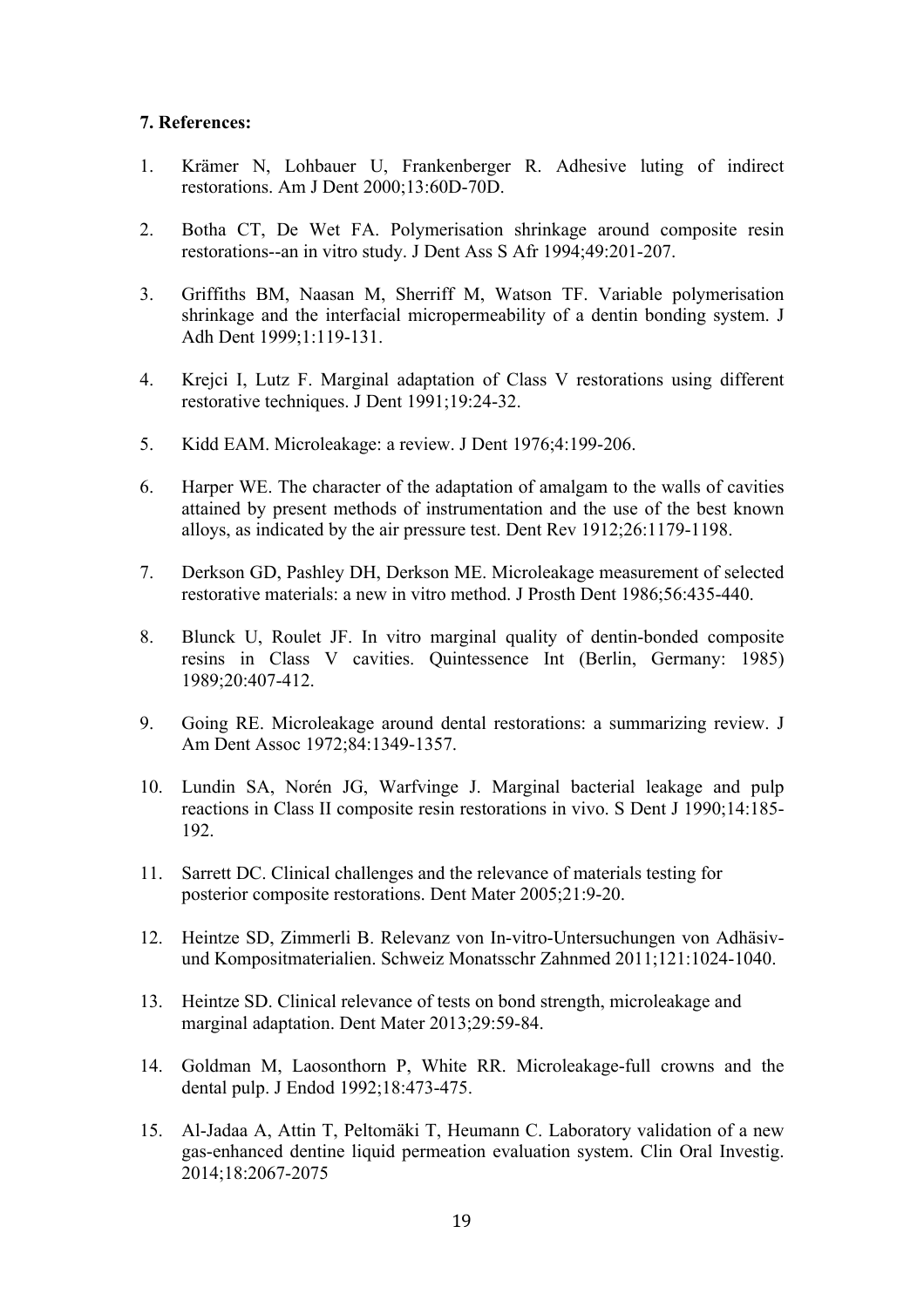- 16. Krejci I, Reich T, Lutz F, Albertoni M. An in vitro test procedure for evaluating dental restoration systems. 1. A computer-controlled mastication simulator. Schweiz Monatsschr Zahnmed. 1990;100:953-960
- 17. Raskin A, D'Hoore W, Gonthier S, Degrange M, Déjou J. Reliability of in vitro microleakage tests: A literature review. J Adhes Dent 2001;3:295-308.
- 18. Heintze S, Forjanic M, Cavalleri A. Microleakage of Class II restorations with different tracers--comparison with SEM quantitative analysis. J Adhes Dent. 2008;10:259-67.
- 19. Fiasconaro J, Sherman H. Sealing properties of acrylics. NY Dent J 1952;18:189-193.
- 20. Pickard HM, Gayford JJ. Leakage at the margins of amalgam restorations. Br Dent J 1965;119:69-77.
- 21. Khvostenko D, Salehi S, Naleway SE, Hilton TJ, Ferracane JL, Mitchell JC, Kruzic JJ. Cyclic mechanical loading promotes bacterial penetration along composite restoration marginal gaps. Dent Mater. 2015;31:702-10.
- 22. Alrahlah A, Silikas N, Watts DC. Hygroscopic expansion kinetics of dental resin-composites. Dent Mater. 2014;30:143-148.
- 23. Schmidlin PR, Huber T, Göhring TN, Attin T, Bindl A. Effects of total and selective bonding on marginal adaptation and microleakage of Class I resin composite restorations in vitro. Oper Dent 2008;33:629-635.
- 24. Zaruba M, Kasper R, Kazama R, Wegehaupt FJ, Ender A, Attin T, Mehl A. Marginal adaptation of ceramic and composite inlays in minimally invasive mod cavities. Clin Oral Investig 2013;18: 579-587.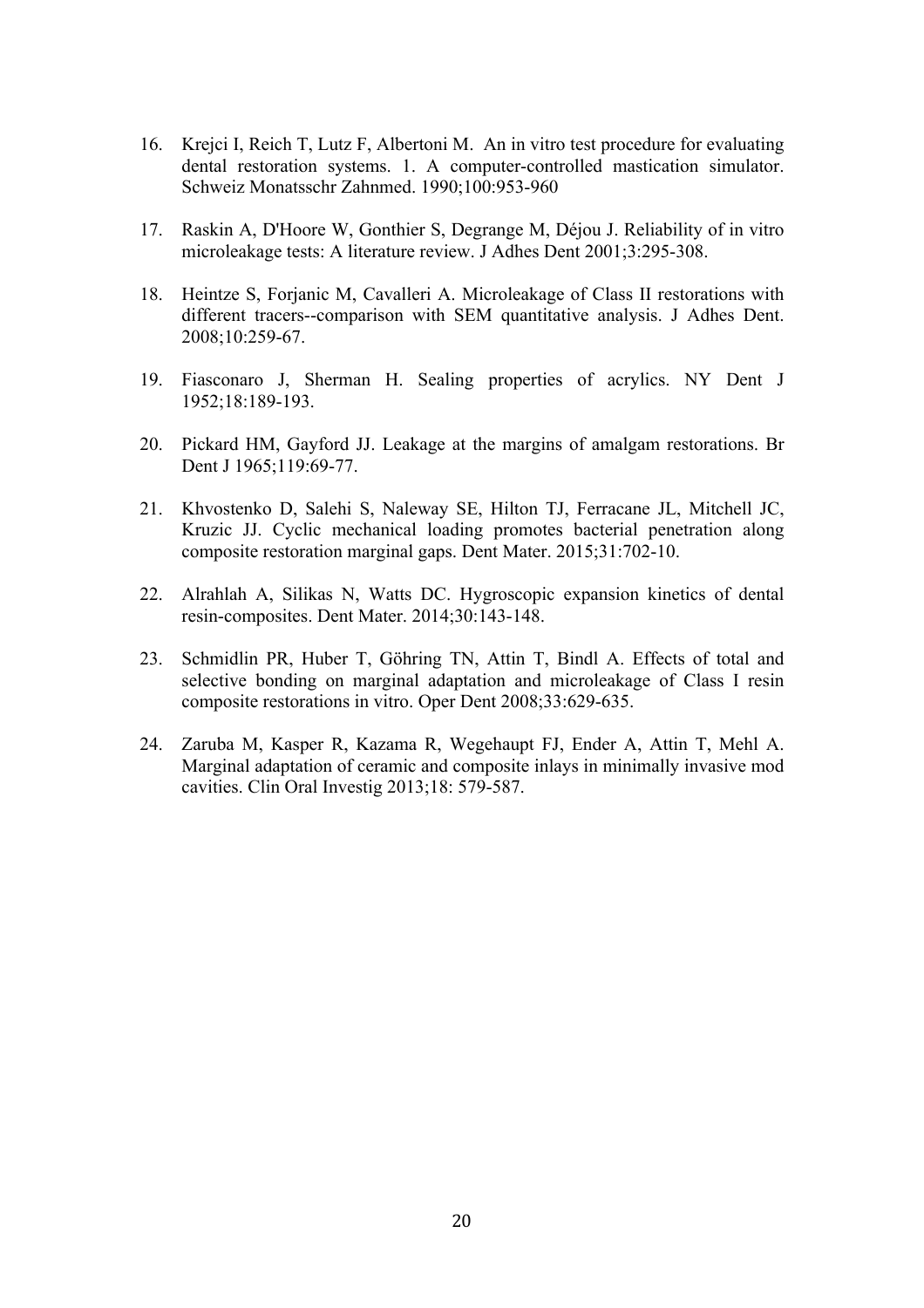# **8. Figures legends:**

# **Figure 1:**

Overview of the different testing phases: after mounting of the samples (A), GEPT measurements were taken (B) and preparations were drilled (C). GEPT was reassessed (D) and restorations were placed (E). Leakage was determined by SEM (F) and GEPT (G). Thermodynamic loading was performed in a loading chamber (H, I), and the final evaluation was made with SEM surface marginal analysis (J), GEPT (K) or Fuchsin dye penetration testing (L).

# **Figure 2:**

Illustration of the results of the three test methods (left: "non-leaking", right: "leaking"): GEPT evaluation with representative baseline pressure curves (A; blue = baseline, red = after preparation and green = after restoration); (B) SEM surface marginal analysis; (C) Fuchsin dye penetration test.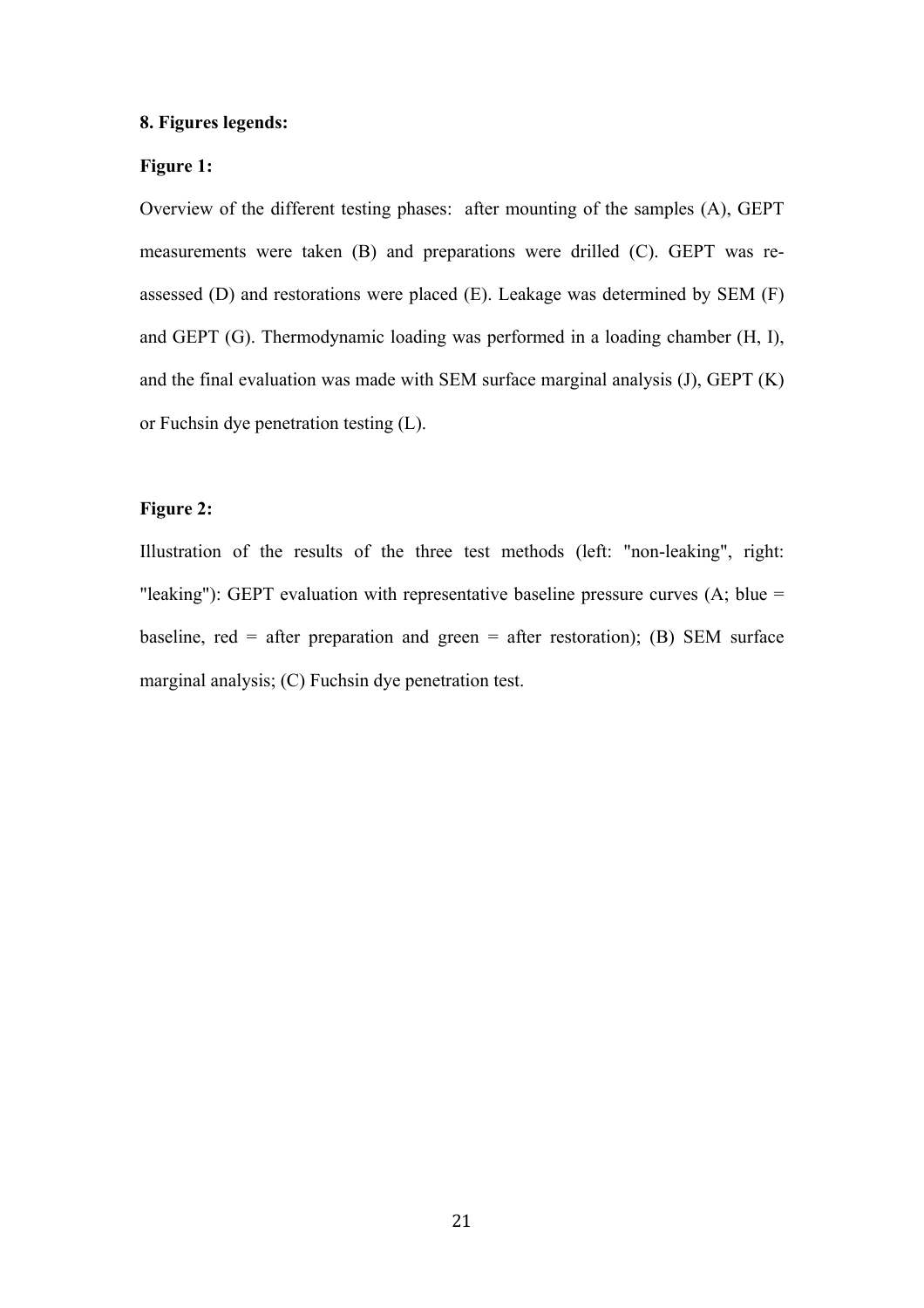# **9. Tables:**

# Table 1:

| Table 1- Results of the different test methods with regard to the respective treatment groups |  |  |
|-----------------------------------------------------------------------------------------------|--|--|
|                                                                                               |  |  |

|                                                                  | Before Thermodynamic Loading   |                                         | After Thermodynamic Loading     |                                        |                                                                |
|------------------------------------------------------------------|--------------------------------|-----------------------------------------|---------------------------------|----------------------------------------|----------------------------------------------------------------|
| Group                                                            | <b>GEPT</b><br>hPa/min         | SEM marginal defect<br>analysis $(\% )$ | GEPT hPa/min                    | SEM marginal defect<br>analysis $(\%)$ | Fuchsin<br>(% of samples with<br>dye reaching pulp<br>chamber) |
| <b>Group A1</b><br>(Composite<br>restoration without<br>bonding) | $0.431 \pm 0.449$ <sup>A</sup> | $18.9 \pm 9.2$ <sup>a</sup>             | $0.131 \pm 0.076$ <sup>A*</sup> | $26.7 \pm 11.0^{\text{a}}$             | 80.0 <sup>A</sup>                                              |
| Group A2<br>(Composite<br>restoration with<br>bonding)           | $0.074 \pm 0.020$ <sup>B</sup> | $15.2 \pm 9.8$ <sup>ab</sup>            | $0.065 \pm 0.014^{\text{B}}$    | $11.2 \pm 6.5^{b}$                     | 10.0 <sup>B</sup>                                              |
| <b>Group B</b><br>(Ceramic indirect<br>restoration)              | $0.065 \pm 0.010$ <sup>B</sup> | $3.6 \pm 4.3^{b}$                       | $0.060 \pm 0.008$ <sup>B</sup>  | $5.7 \pm 4.4$ <sup>c</sup>             | $0.0^\text{C}$                                                 |
| <b>Group C</b><br>(Negative Control)                             | $0.062 \pm 0.005$ <sup>B</sup> |                                         | $0.064 \pm 0.005$ <sup>B</sup>  |                                        | $0.0^{\circ}$                                                  |

Test results are presented as mean values and standard deviations when applicable.

Different superscript capitals represent statistically significant differences in GEPT measurement/Fuchsin dye penetration, between the different treatment groups (p < 0.05; read vertically). Different superscript lower case letters represent statistically significant differences in SEM assessment between the different treatment groups (p < 0.05; read vertically). Asterisks indicate statistically significant change in the measured after thermodynamic loading value compared to the before thermodynamic loading measured value of a respective treatment group (p < 0.05; read horizontally).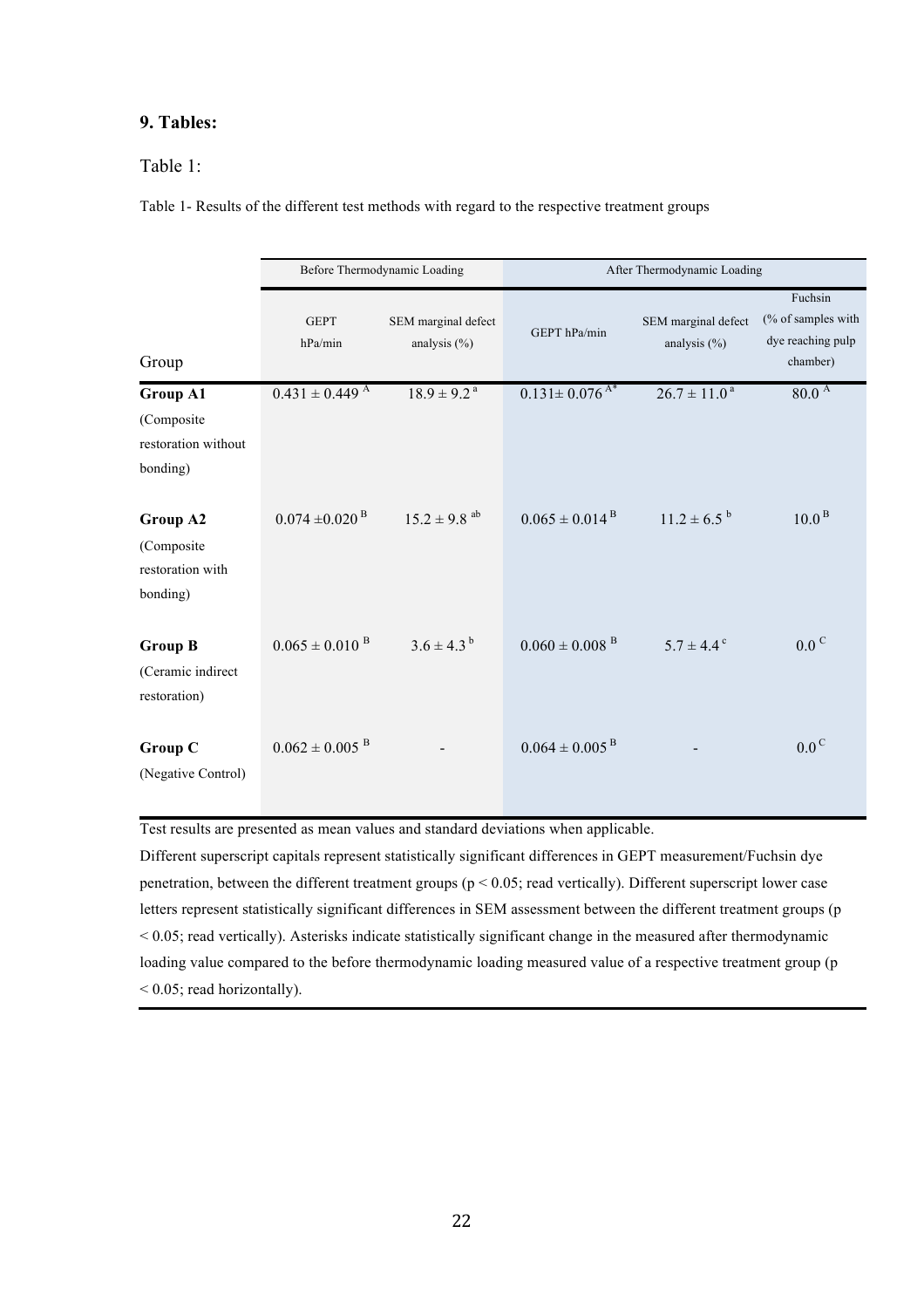# **10. Figures:**

Figure 1: